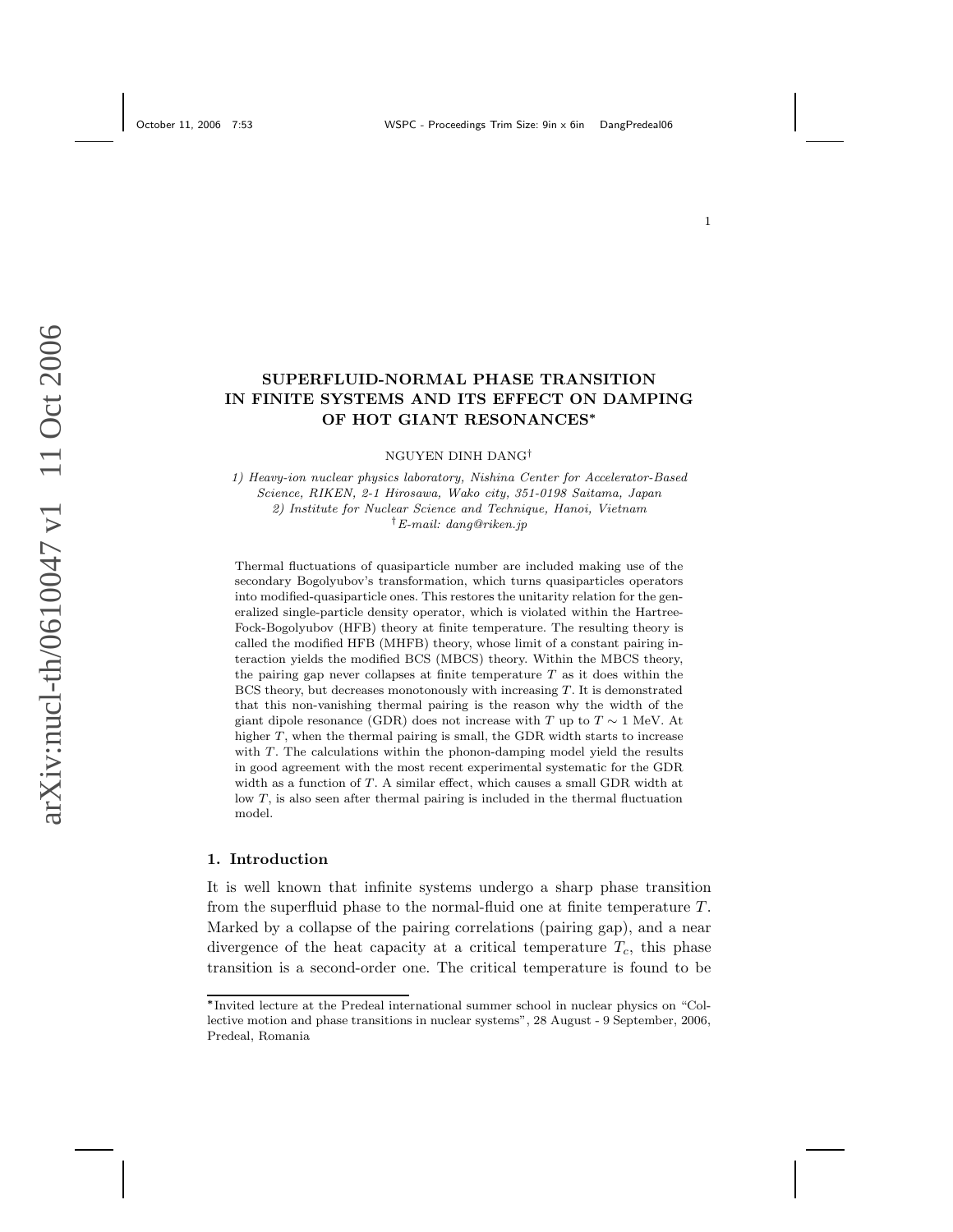$T_c \simeq 0.567\Delta(0)$  for infinite systems, where  $\Delta(0)$  is the pairing gap at zero temperature  $T = 0.1$ 

The application of the BCS theory and its generalization, the Hartree-Fock-Bogolyubov (HFB) theory, to finite Fermi systems paved the way to study the superfluid-normal (SN) phase transition in nuclei at finite temperature.2–4 Soon it has been realized that the BCS and HFB theories ignore a number of quantal and thermodynamic fluctuations, which become large in small systems because of their finiteness. As a consequence, the unitarity relation for the generalized particle-density matrix  $R$ , which requires  $R^2 = R$ , is violated. In deed, within the HFB theory at  $T \neq 0$ , one has  $Tr[R^2(T) - R(T)] = 2\delta\mathcal{N}^2 \equiv 2\sum_i \delta\mathcal{N}_i^2 = 2\sum_i n_i(1 - n_i) > 0$  where  $n_i = [e^{\beta E_i} + 1]^{-1}$  is the occupation number of non-interacting quasiparticles with energy  $E_i$  at temperature  $T = 1/\beta$  on the *i*-th orbital.<sup>4</sup> Large thermal fluctuations smooth out the sharp second-order SN phase transition. As the result the pairing gap does not collapse as has been predicted by the BCS theory, but decreases monotonously as the temperature increases, and remains finite even at rather high  $T$ .<sup>5-7</sup> So far these fluctuations were taken into account based on the macroscopic Landau theory of phase transitions.<sup>5,6</sup> This concept is close to that of the static-path approximation, which treats thermal fluctuations on all possible static paths around the mean field.<sup>7</sup>

It will be shown in the first part of this lecture that the recently proposed modified-BCS (MBCS) theory,8,9 and its generalization, the modified-HFB  $(MHFB)$  theory<sup>10</sup> take into account the fluctuations of quasiparticle number in a microscopic way. The MHFB theory restores the unitarity relation by explicitly including the quasiparticle-number fluctuations, making use of a secondary Bogolyubov transformation from quasiparticle operators to modified quasiparticle ones. In the limiting case of a constant pairing interaction  $G$  the MHFB equation is reduced to the MBCS one.

The second part of the lecture represents an application of the MBCS theory in the study of the damping of giant dipole resonances (GDR) in hot nuclei, which are formed at high excitation energies  $E^*$  in heavy-ion fusion reactions or in the inelastic scattering of light particles (nuclei) on heavy targets. The  $\gamma$ -decay spectra of these compound nuclei show the existence of the GDR, whose peak's energy depends weakly on the excitation energy  $E^*$ . The dependence of the GDR on the temperature T has been experimentally extracted when the angular momentum of the compound nucleus is low, as in the case of the light-particle scattering experiments, or when it can be separated out from the excitation energy  $E^*$ . These measurements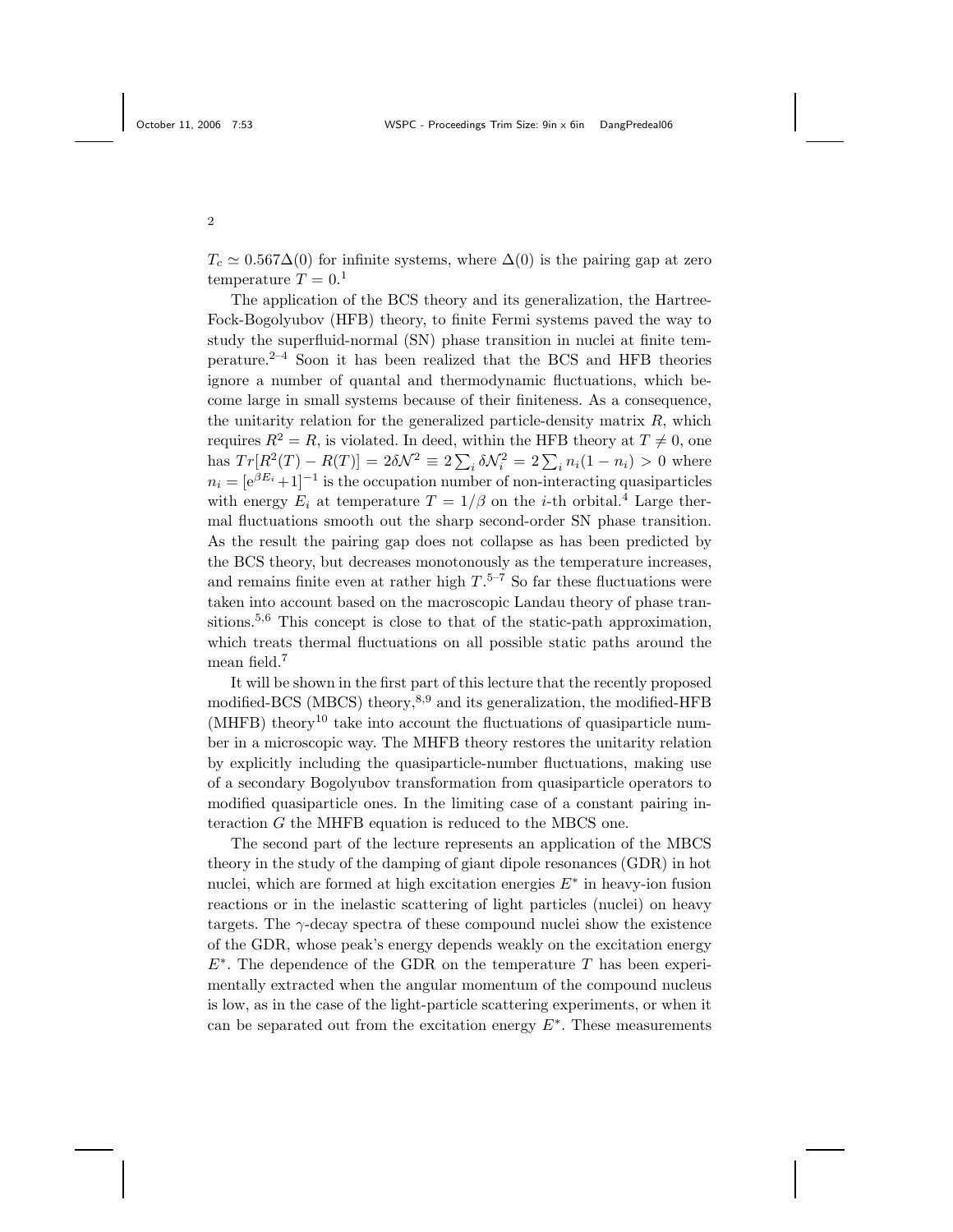have showed that the GDR width remains almost constant at  $T \leq 1$  MeV, but sharply increases with T up to  $T \simeq 2 - 3$  MeV, and saturates at higher  $T<sup>11</sup>$  The phonon-damping model (PDM), proposed by the lecturer in collaboration with Arima,<sup>12</sup> explains the GDR width's increase and saturation by coupling the GDR to non-collective particle-particle  $(pp)$  and hole-hole  $(hh)$  configurations, which appear due to the deformation of the Fermi surface at  $T \neq 0$ . It will be shown that, by including non-vanishing MBCS thermal pairing, the PDM is also able to predict the GDR width at low T .

# 2. Modified HFB theory at finite temperature and its limit, modified BCS theory

### 2.1. HFB theory

The HFB theory is based on the self-consistent Hartree-Fock (HF) Hamiltonian with two-body interaction

<span id="page-2-0"></span>
$$
H = \sum_{ij} T_{ij} a_i^{\dagger} a_j + \frac{1}{4} \sum_{ijkl} v_{ijkl} a_i^{\dagger} a_j^{\dagger} a_l a_k , \qquad (1)
$$

where  $i, j, \ldots$  denote the quantum numbers characterizing the single-particle orbitals,  $\mathcal{T}_{ij}$  are the kinetic energies, and  $v_{ijkl}$  are antisymmetrized matrix elements of the two-body interaction. The HFB theory approximates Hamiltonian [\(1\)](#page-2-0) by an independent-quasiparticle Hamiltonian  $H_{\text{HFB}}$ 

$$
H - \mu \hat{N} \approx H_{\rm HFB} = E_0 + \sum_i E_i \alpha_i^{\dagger} \alpha_i , \qquad (2)
$$

<span id="page-2-3"></span>where  $\hat{N}$  is the particle-number operator,  $\mu$  is the chemical potential,  $E_0$ is the energy of the ground-state  $|0\rangle$ , which is defined as the vacuum of quasiparticles:

<span id="page-2-2"></span><span id="page-2-1"></span>
$$
\alpha_i|0\rangle = 0 \t\t(3)
$$

and  $E_i$  are quasiparticle energies. The quasiparticle creation  $\alpha_i^{\dagger}$  and destruction  $\alpha_i$  operators are obtained from the single-particle operators  $a_i^{\dagger}$ and  $a_i$  by the Bogolyubov transformation, whose matrix form is

$$
\begin{pmatrix} \alpha^{\dagger} \\ \alpha \end{pmatrix} = \begin{pmatrix} U & V \\ V^* & U^* \end{pmatrix} \begin{pmatrix} a^{\dagger} \\ a \end{pmatrix}
$$
 (4)

<span id="page-2-4"></span>with the properties

$$
UU^{\dagger} + VV^{\dagger} = \mathbf{1} , \quad UV^{\mathrm{T}} + VU^{\mathrm{T}} = 0 , \qquad (5)
$$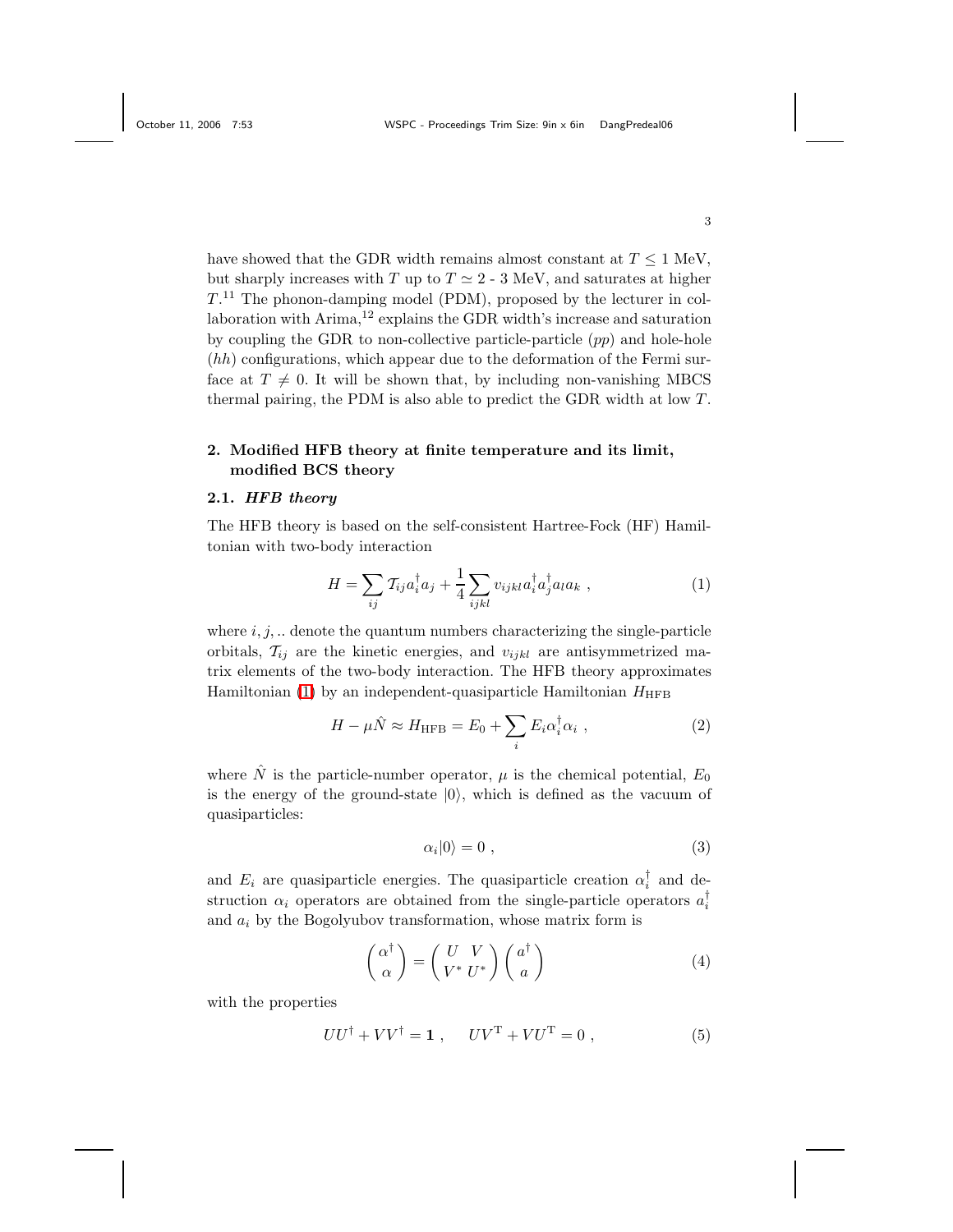where 1 is the unit matrix, and the superscript  $T$  denotes the transposing operation. The quasiparticle energies  $E_i$  and matrices U and V are determined as the solutions of the HFB equations, which are usually derived by applying either the variational principle of Ritz or the Wick's theorem.

At finite temperature  $T$  the condition for a system to be in thermal equilibrium requires the minimum of its grand potential  $\Omega$ 

<span id="page-3-5"></span>
$$
\Omega = \mathcal{E} - TS - \mu N \t{,} \t(6)
$$

with the total energy  $\mathcal{E}$ , the entropy  $S$ , and particle number  $N$ , namely

<span id="page-3-3"></span>
$$
\delta\Omega = 0. \tag{7}
$$

This variation defines the density operator  $\mathcal D$  with the trace equal to 1

$$
\text{Tr}\mathcal{D} = 1 \;, \quad \delta\Omega/\delta\mathcal{D} = 0 \tag{8}
$$

<span id="page-3-0"></span>in the form

$$
\mathcal{D} = Z^{-1} e^{-\beta (H - \mu \hat{N})}, \quad Z = \text{Tr} [e^{-\beta (H - \mu \hat{N})}], \quad \beta = T^{-1}, \quad (9)
$$

<span id="page-3-1"></span>where Z is the grand partition function. The expectation value  $\prec \hat{O} \succ o f$ any operator  $\hat{\mathcal{O}}$  is then given as the average in the grand canonical ensemble

<span id="page-3-4"></span>
$$
\prec \hat{\mathcal{O}} \succ = \text{Tr}(\mathcal{D}\hat{\mathcal{O}}) \ . \tag{10}
$$

This defines the total energy  $\mathcal{E}$ , entropy S, and particle number N as

<span id="page-3-2"></span>
$$
\mathcal{E} = \text{Tr}(\mathcal{D}H) , \quad S = -\text{Tr}(\mathcal{D}\ln\mathcal{D}) , \quad N = \text{Tr}(\mathcal{D}\hat{N}) . \tag{11}
$$

The FT-HFB theory replaces the unknown exact density operator  $D$  in Eq. [\(9\)](#page-3-0) with the approximated one,  $\mathcal{D}_{\text{HFB}}$ , which is found in Ref.<sup>3</sup> by substituting Eq.  $(2)$  in to Eq.  $(9)$  as

$$
\mathcal{D}_{\text{HFB}} = \prod_{i} [n_i \hat{\mathcal{N}}_i + (1 - n_i)(1 - \hat{\mathcal{N}}_i)], \qquad (12)
$$

where  $\hat{\mathcal{N}}_i$  is the operator of quasiparticle number on the *i*-th orbital

$$
\hat{\mathcal{N}}_i = \alpha_i^{\dagger} \alpha_i \tag{13}
$$

and  $n_i$  is the quasiparticle occupation number. Within the FT-HFB theory  $n_i$  is defined according to Eq. [\(10\)](#page-3-1) as

<span id="page-3-6"></span>
$$
n_i = \langle \hat{\mathcal{N}}_i \rangle = \frac{1}{e^{\beta E_i} + 1} \,, \tag{14}
$$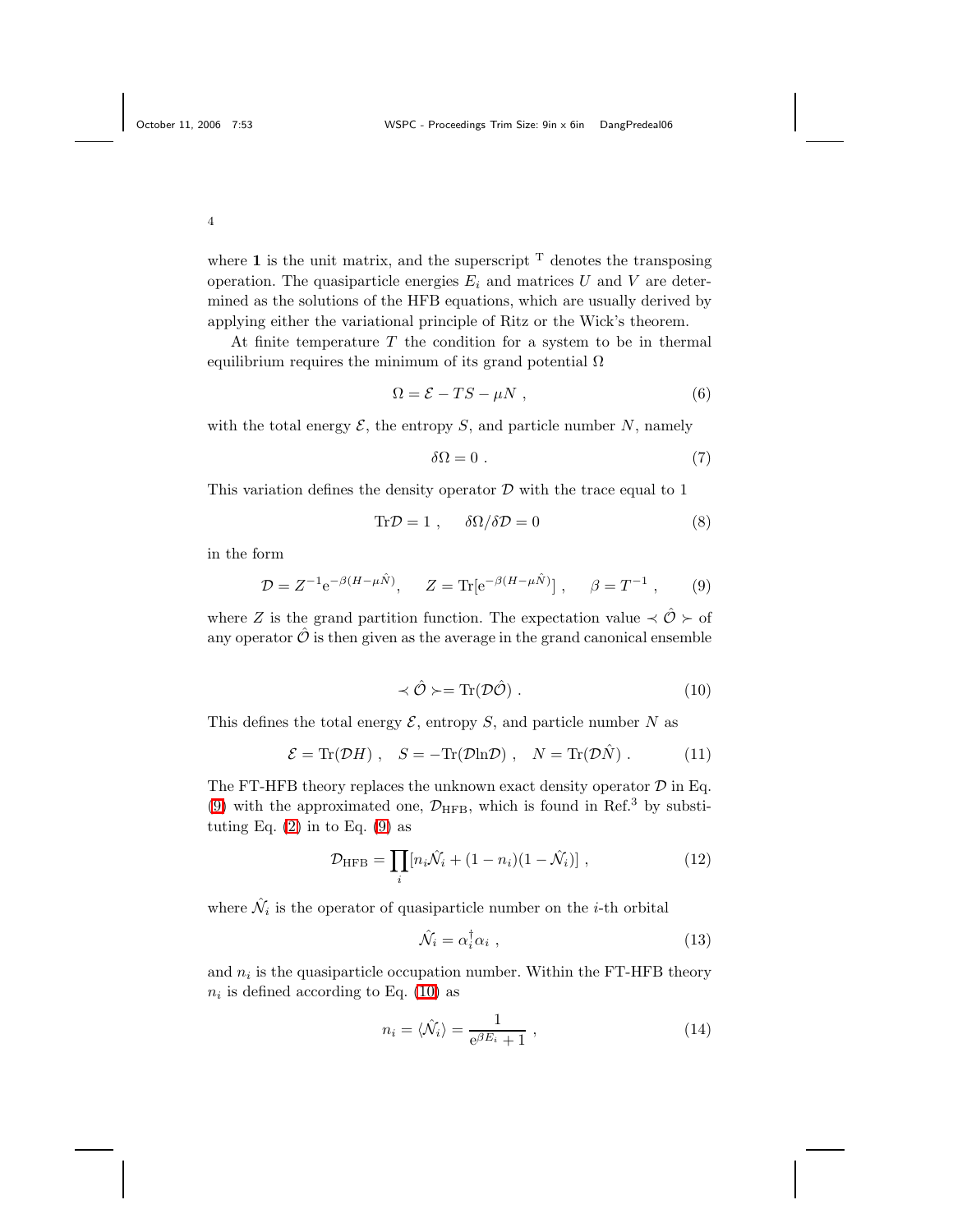where the symbol  $\langle \ldots \rangle$  denotes the average similar to [\(10\)](#page-3-1), but in which the approximated density operator  $\mathcal{D}_{\text{HFB}}$  [\(12\)](#page-3-2) replaces the exact one, i.e.

<span id="page-4-0"></span>
$$
\langle \hat{\mathcal{O}} \rangle = \text{Tr}(\mathcal{D}_{\text{HFB}} \hat{\mathcal{O}}) \tag{15}
$$

<span id="page-4-2"></span>The generalized particle-density matrix  $R$  is related to the generalized quasiparticle-density matrix  $Q$  through the Bogolyubov transformation  $(4)$ as

$$
R = \mathcal{U}^{\dagger} \mathcal{Q} \mathcal{U} \tag{16}
$$

<span id="page-4-1"></span>where

$$
R = \begin{pmatrix} \rho & \tau \\ -\tau^* & 1 - \rho^* \end{pmatrix} , \qquad Q = \begin{pmatrix} q & t \\ -t^* & 1 - q^* \end{pmatrix} = \begin{pmatrix} n & 0 \\ 0 & 1 - n \end{pmatrix} , \qquad (17)
$$

<span id="page-4-3"></span>with

$$
\mathcal{U} = \begin{pmatrix} U^* \ V^* \\ V \ U \end{pmatrix} \ , \quad \mathcal{U}\mathcal{U}^{\dagger} = \mathbf{1} \ . \tag{18}
$$

The matrix elements of the single-particle matrix  $\rho$  and particle pairing tensor  $\tau$  within the FT-HFB approximation are evaluated as

<span id="page-4-6"></span><span id="page-4-5"></span><span id="page-4-4"></span>
$$
\rho_{ij} = \langle a_j^{\dagger} a_i \rangle \ , \quad \tau_{ij} = \langle a_j a_i \rangle \ , \tag{19}
$$

while those of the quasiparticle matrix  $q$  are given in terms of the quasiparticle occupation number since

$$
q_{ij} = \langle \alpha_j^{\dagger} \alpha_i \rangle = \delta_{ij} n_i , \qquad t_{ij} = \langle \alpha_j \alpha_i \rangle = 0 , \qquad (20)
$$

which follow from the HFB approximation  $(2)$ . Using the inverse transformation of  $(4)$ , the particle densities are obtained as<sup>3</sup>

$$
\rho = U^{\mathrm{T}} n U^* + V^{\dagger} (1 - n) V , \qquad \tau = U^{\mathrm{T}} n V^* + V^{\dagger} (1 - n) U . \tag{21}
$$

By minimizing the grand potential  $\Omega$  according to Eq. [\(7\)](#page-3-3), the FT-HFB equations were derived in the following form<sup>3</sup>

<span id="page-4-7"></span>
$$
\begin{pmatrix} \mathcal{H} & \Delta \\ -\Delta^* & -\mathcal{H}^* \end{pmatrix} \begin{pmatrix} U_i \\ V_i \end{pmatrix} = E_i \begin{pmatrix} U_i \\ V_i \end{pmatrix} , \qquad (22)
$$

where

$$
\mathcal{H} = \mathcal{T} - \mu + \Gamma \;, \qquad \Gamma_{ij} = \sum_{kl} v_{ikjl} \rho_{lk} \;, \qquad \Delta_{ij} = \frac{1}{2} \sum_{kl} v_{ijkl} \tau_{kl} \;. \tag{23}
$$

The total energy  $\mathcal{E}$ , entropy  $S$ , and particle number N from Eq. [\(11\)](#page-3-4) are now given within the FT-HFB theory as

$$
\mathcal{E} = \text{Tr}[(\mathcal{T} + \frac{1}{2}\Gamma)\rho + \frac{1}{2}\Delta\tau^{\dagger}], \qquad (24)
$$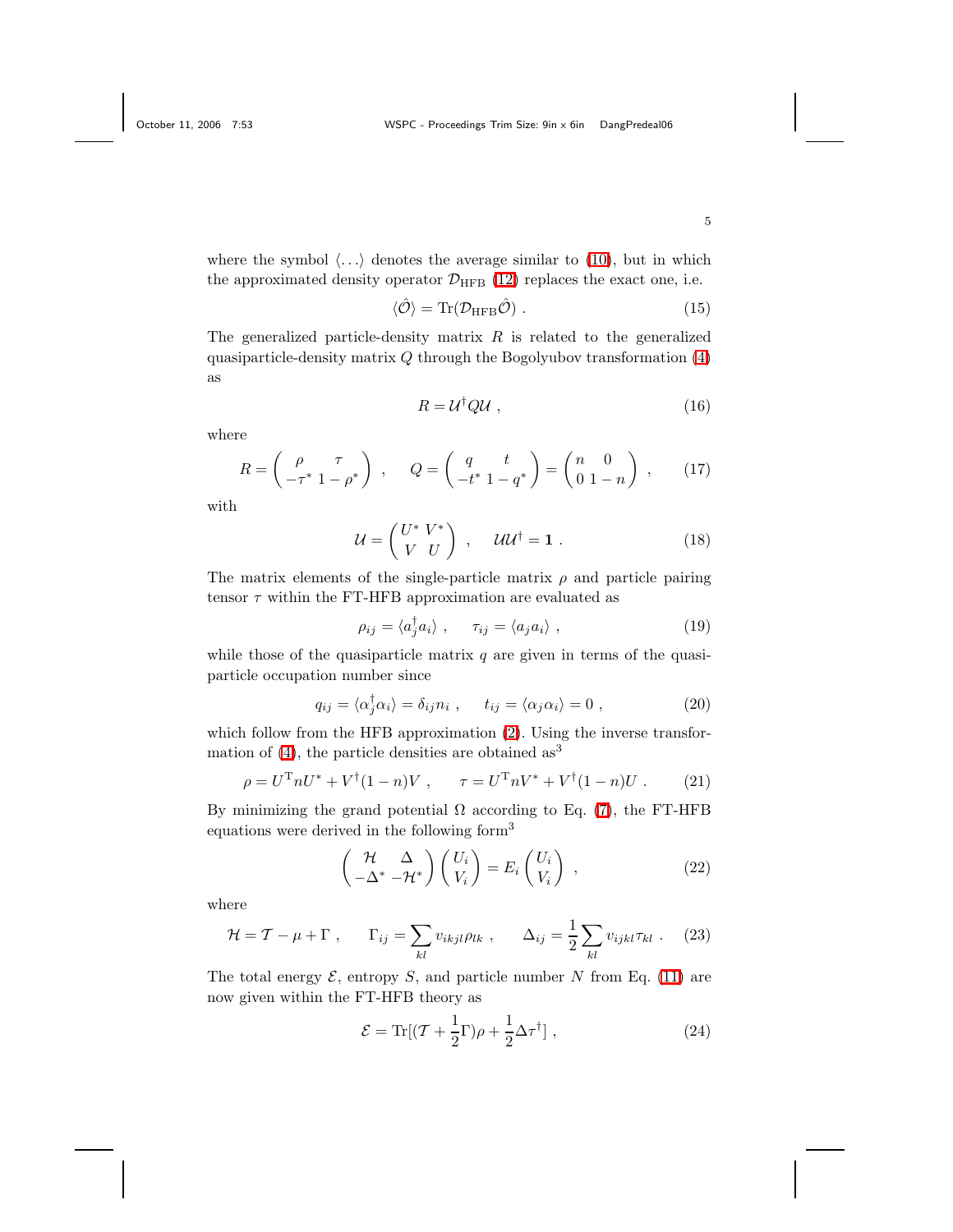$$
S = -\sum_{i} [n_i \ln n_i + (1 - n_i) \ln (1 - n_i)], \qquad (25)
$$

<span id="page-5-3"></span>
$$
N = \text{Tr}\rho \;, \tag{26}
$$

<span id="page-5-4"></span>from which one can easily calculate the grand potential  $\Omega$  [\(6\)](#page-3-5).

At zero temperature  $(T = 0)$  the quasiparticle occupation number vanishes:  $n_i = 0$ , and the average [\(15\)](#page-4-0) reduces to the average in the quasiparticle vacuum  $(3)$ . The quasiparticle-density matrix  $Q(17)$  $Q(17)$  becomes

$$
Q(T = 0) \equiv Q_0 = \begin{pmatrix} 0 & 0 \\ 0 & 1 \end{pmatrix}
$$
, for which  $Q_0^2 = Q_0$ . (27)

Therefore, for the generalized particle-density matrix  $R_0 = R(T = 0)$  the following unitarity relation holds

<span id="page-5-0"></span>
$$
R_0^2 = R_0 , \quad \text{where} \quad R_0 = \mathcal{U}^\dagger Q_0 \mathcal{U} . \tag{28}
$$

However, the idempotent [\(28\)](#page-5-0) no longer holds at  $T \neq 0$ . Indeed, from Eqs. [\(16\)](#page-4-2) and [\(17\)](#page-4-1) it follows that

$$
R - R2 = U\dagger(Q - Q2)U , \qquad (29)
$$

<span id="page-5-1"></span>which leads to

Tr
$$
(R - R^2)
$$
 = Tr $(Q - Q^2)$  =  $2\sum_i n_i (1 - n_i) \equiv 2(\delta \mathcal{N})^2 \neq 0$ ,  $(T \neq 0)$ .  
(30)

<span id="page-5-2"></span>The quantity  $\delta \mathcal{N}^2 = \sum_i n_i(1 - n_i)$  in Eq. [\(30\)](#page-5-1) is nothing but the quasiparticle-number fluctuation since

$$
\delta \mathcal{N}^2 = \langle \hat{\mathcal{N}}^2 \rangle - \langle \hat{\mathcal{N}} \rangle^2 = \langle \sum_i \hat{\mathcal{N}}_i + \sum_{i \neq j} \hat{\mathcal{N}}_i \hat{\mathcal{N}}_j \rangle - \sum_i n_i^2 - \sum_{i \neq j} n_i n_j
$$

$$
= \sum_i n_i (1 - n_i) = \sum_i \delta \mathcal{N}_i^2 , \qquad (31)
$$

where  $\delta \mathcal{N}_i^2 = n_i(1 - n_i)$  is the fluctuation of quasiparticle number on the  $i$ -th orbital. Therefore, in order to restore the idempotent of type  $(28)$  at  $T \neq 0$  a new approximation should be found such that it includes the quasiparticle-number fluctuation in the quasiparticle-density matrix.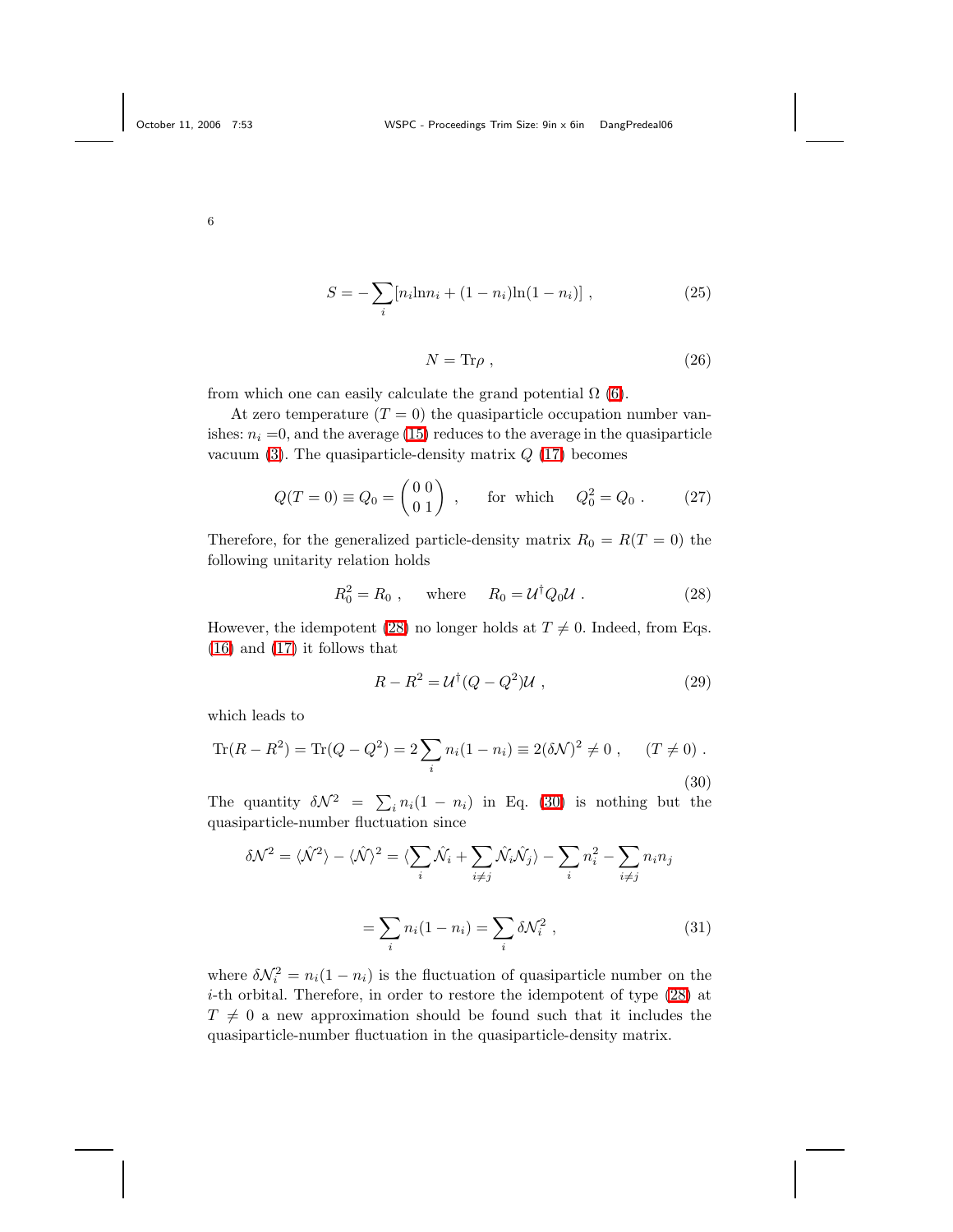#### 2.2. MHFB theory

Let us consider, instead of the FT-HFB density operator  $\mathcal{D}_{\text{HFB}}$  [\(12\)](#page-3-2), an improved approximation,  $\bar{\mathcal{D}}$ , to the density operator  $\mathcal{D}$ . This approximated density operator  $\bar{\mathcal{D}}$  should satisfy two following requirements:

<span id="page-6-3"></span>(i) The average

<span id="page-6-2"></span>
$$
\langle \langle \hat{\mathcal{O}} \rangle \rangle \equiv \text{Tr}(\bar{\mathcal{D}}\hat{\mathcal{O}}),\tag{32}
$$

in which  $\bar{\mathcal{D}}$  is used in place of  $\mathcal{D}$  (or  $\mathcal{D}_{\text{HFB}}$ ), yields

$$
\bar{R} = \mathcal{U}^{\dagger} \bar{\mathcal{Q}} \mathcal{U} \tag{33}
$$

<span id="page-6-4"></span>for the Bogolyubov transformation  $U(18)$  $U(18)$ , where one has the modified matrices

$$
\bar{R} = \begin{pmatrix} \bar{\rho} & \bar{\tau} \\ -\bar{\tau}^* & 1 - \bar{\rho}^* \end{pmatrix} , \quad \bar{Q} = \begin{pmatrix} \bar{q} & t \\ -\bar{t}^* & 1 - \bar{q}^* \end{pmatrix} , \quad (34)
$$

<span id="page-6-0"></span>with

$$
\bar{\rho}_{ij} = \langle \langle a_j^{\dagger} a_i \rangle \rangle \ , \quad \bar{\tau}_{ij} = \langle \langle a_j a_i \rangle \rangle \ , \tag{35}
$$

$$
\bar{q}_{ij} = \langle \langle \alpha_j^{\dagger} \alpha_i \rangle \rangle = \delta_{ij} \bar{n}_i , \quad \bar{t}_{ij} = \langle \langle \alpha_j \alpha_i \rangle \rangle = \Lambda_{ij}
$$
 (36)

instead of matrices  $R$  and  $Q$  in Eqs. [\(17\)](#page-4-1), [\(19\)](#page-4-4), and [\(20\)](#page-4-5). The non-zero values of  $\bar{t}_{ij}$  in Eq. [\(36\)](#page-6-0) are caused by the quasiparticle correlations in the thermal equilibrium, which are now included in the average  $\langle \langle \ldots \rangle \rangle$  using the density operator  $\overline{\mathcal{D}}$ .

<span id="page-6-1"></span>(ii) The modified quasiparticle-density matrix  $\overline{Q}$  satisfies the unitarity relation

$$
(\bar{Q})^2 = \bar{Q} \tag{37}
$$

The solution of Eq. [\(37\)](#page-6-1) immediately yields the matrix  $\Lambda$  in the canonical form

$$
\Lambda = \sqrt{\bar{n}(1-\bar{n})} \equiv \begin{pmatrix} 0 & -\Lambda_1 \\ \Lambda_1 & 0 \\ \Lambda_2 & 0 \end{pmatrix}, \quad \Lambda_i = \sqrt{\bar{n}_i(1-\bar{n}_i)}.
$$
\n(38)

Comparing this result with Eq. [\(31\)](#page-5-2), it is clear that tensor  $\Lambda$  consists of the quasiparticle-number fluctuation  $\delta \bar{N}_i = \sqrt{\bar{n}_i(1 - \bar{n}_i)}$ . From Eq. [\(33\)](#page-6-2) it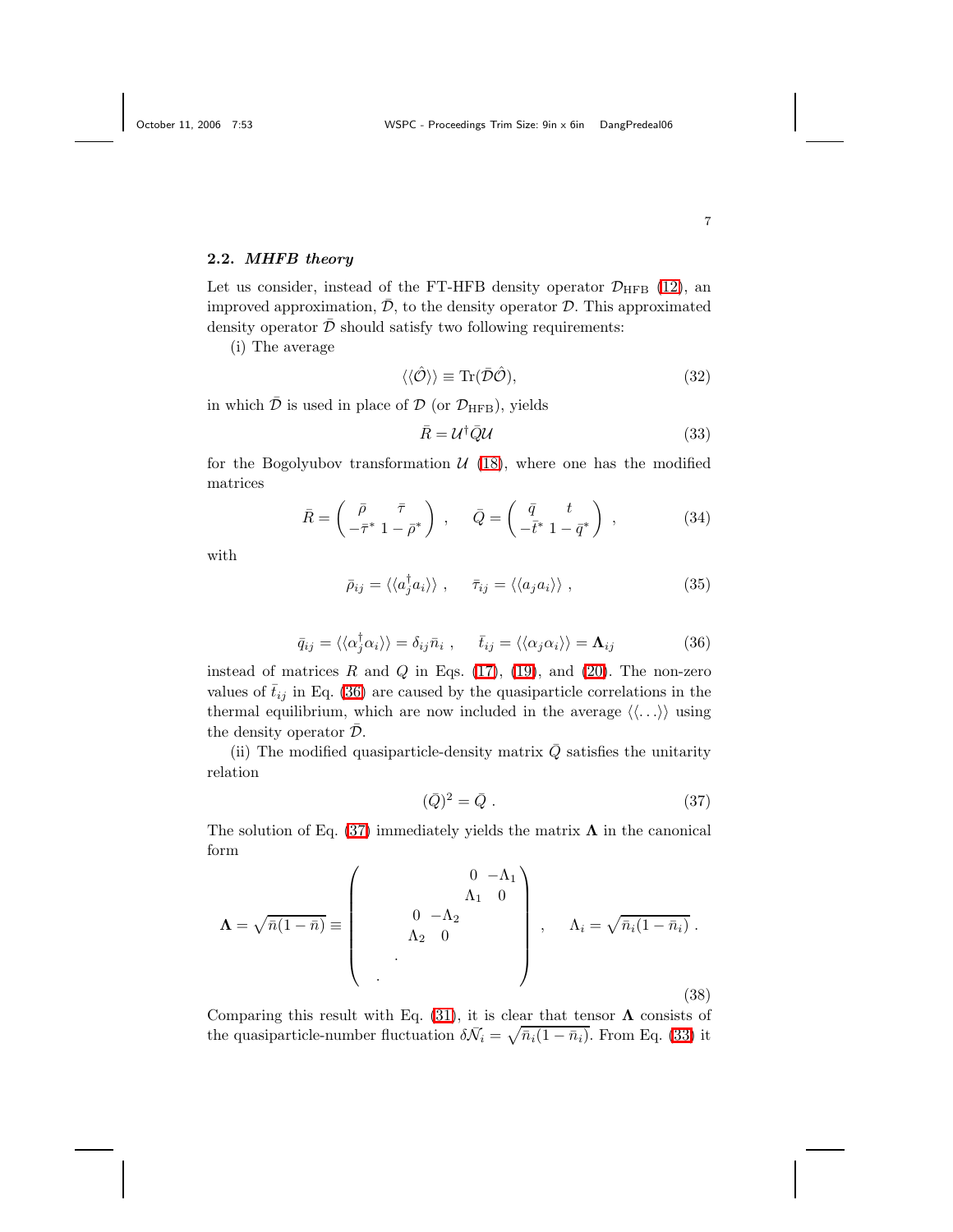is easy to see that the unitarity relation holds for the modified generalized single-particle density matrix  $\bar{R}$  since  $\bar{R} - \bar{R}^2 = U^{\dagger} (\bar{Q} - \bar{Q}^2) U = 0$  due to Eq. [\(37\)](#page-6-1) and the unitary matrix  $U$ .

Let us define the modified-quasiparticle operators  $\bar{\alpha}_i^{\dagger}$  and  $\bar{\alpha}_i$ , which be-have in the average [\(32\)](#page-6-3) exactly as the usual quasiparticle operators  $\alpha_i^{\dagger}$  and  $\alpha_i$  do in the quasiparticle ground state, namely

<span id="page-7-1"></span>
$$
\langle \langle \bar{\alpha}_i^{\dagger} \bar{\alpha}_k \rangle \rangle = \langle \langle \bar{\alpha}_i^{\dagger} \bar{\alpha}_k^{\dagger} \rangle \rangle = \langle \langle \bar{\alpha}_k \bar{\alpha}_i \rangle \rangle = 0.
$$
 (39)

In the same way as for the usual Bogolyubov transformation [\(4\)](#page-2-2), we search for a transformation between these modified-quasiparticle operators  $(\bar{\alpha}_i^{\dagger},$  $\bar{\alpha}_i$ ) and the usual quasiparticle ones  $(\alpha_i^{\dagger}, \alpha_i)$  in the following form

<span id="page-7-0"></span>
$$
\begin{pmatrix} \bar{\alpha}^{\dagger} \\ \bar{\alpha} \end{pmatrix} = \begin{pmatrix} w & z \\ z^* & w^* \end{pmatrix} \begin{pmatrix} \alpha^{\dagger} \\ \alpha \end{pmatrix} , \qquad (40)
$$

with the unitary property similar to Eq. [\(5\)](#page-2-4) for U and V matrices :  $ww^{\dagger}$  +  $zz^{\dagger} = 1$ . Using the inverse transformation of [\(40\)](#page-7-0) and the requirement [\(39\)](#page-7-1), we obtain

<span id="page-7-2"></span>
$$
\bar{n}_i = \langle \langle \alpha_i^{\dagger} \alpha_i \rangle \rangle = \sum_k z_{ik} z_{ik}^* . \tag{41}
$$

From this equation and the unitarity condition [\(28\)](#page-5-0), it follows that  $zz^{\dagger} = \bar{n}$ and  $ww^{\dagger} = 1-\bar{n}$ . Since  $1-\bar{n}$  and  $\bar{n}$  are real diagonal matrices, the canonical form of matrices  $w$  and  $z$  is found as

$$
w = \begin{pmatrix} w_1 & 0 & & & \\ 0 & w_1 & & & \\ & w_2 & 0 & & \\ & & 0 & w_2 & \\ & & & & \ddots \end{pmatrix}, \quad z = \begin{pmatrix} 0 & -z_1 \\ z_1 & 0 \\ z_2 & 0 \end{pmatrix}, \quad (42)
$$

where  $w_i = \sqrt{1 - \bar{n}_i}$ ,  $z_i = \sqrt{\bar{n}_i}$ .

We now show that we can obtain the idempotent  $\bar{R}^2 = \bar{R}$  by applying the secondary Bogolyubov transformation [\(40\)](#page-7-0), which automatically leads to Eq. [\(37\)](#page-6-1). Indeed, using the inverse transformation of [\(40\)](#page-7-0) with matrices w and z given in Eq.  $(42)$ , we found that the modified quasiparticle-density matrix  $\overline{Q}$  can be obtained as

$$
\mathcal{W}^{\dagger} \bar{Q}_0 \mathcal{W} = \begin{pmatrix} \bar{n} & [\sqrt{\bar{n}(1-\bar{n})}]^{\dagger} \\ \sqrt{\bar{n}(1-\bar{n})} & 1-\bar{n} \end{pmatrix} \equiv \bar{Q} , \qquad (43)
$$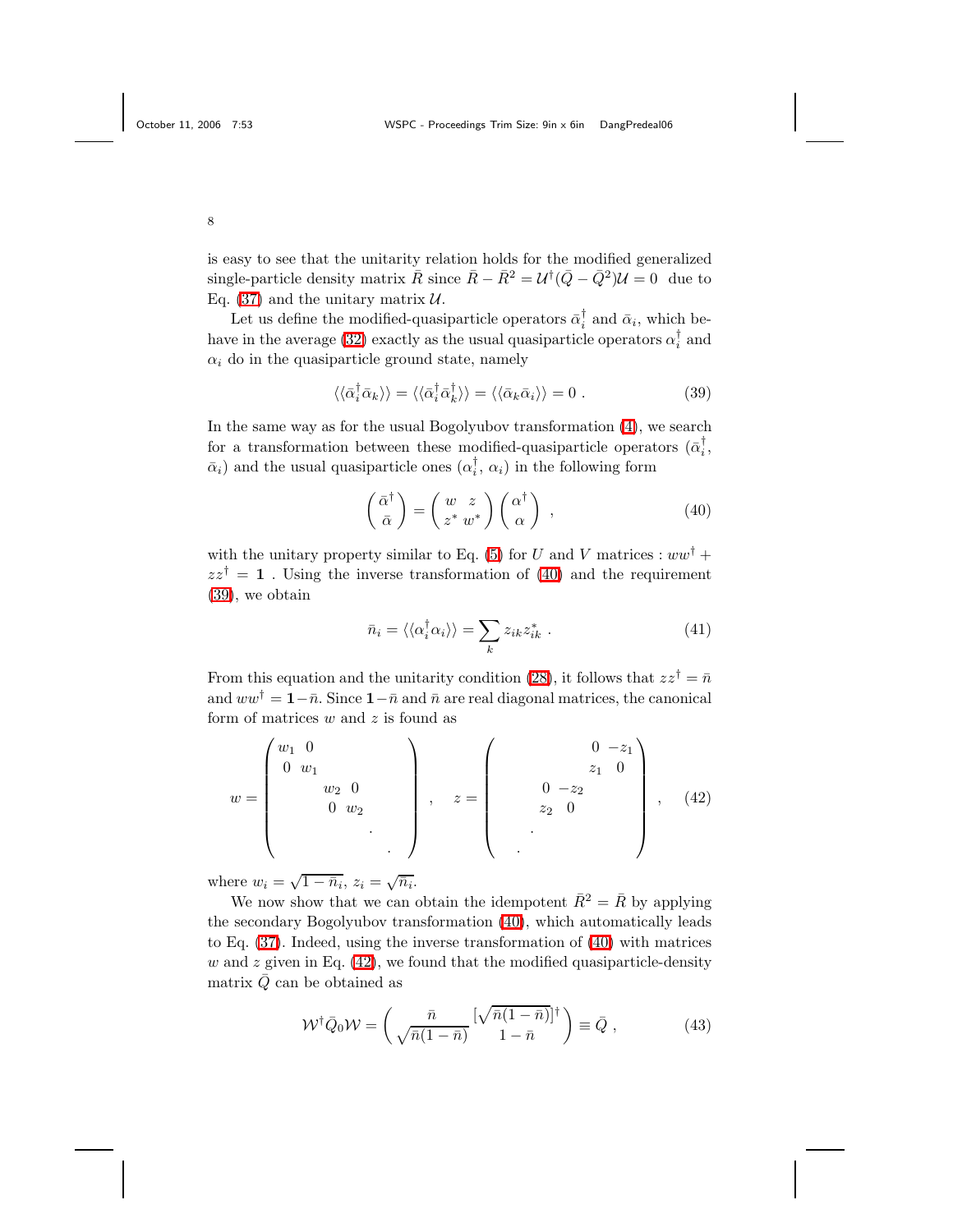<span id="page-8-0"></span>where

$$
\mathcal{W} = \begin{pmatrix} (\sqrt{1-\bar{n}})^* & (\sqrt{\bar{n}})^* \\ \sqrt{\bar{n}} & \sqrt{1-\bar{n}} \end{pmatrix} , \quad \mathcal{WW}^{\dagger} = \mathbf{1} , \quad (44)
$$

<span id="page-8-3"></span>and

$$
\bar{Q}_0 = \begin{pmatrix} \langle \langle \bar{\alpha}^\dagger \bar{\alpha} \rangle \rangle & \langle \langle \bar{\alpha} \bar{\alpha} \rangle \rangle \\ \langle \langle \bar{\alpha}^\dagger \bar{\alpha}^\dagger \rangle \rangle & 1 - \langle \langle \bar{\alpha}^\dagger \bar{\alpha} \rangle \rangle \end{pmatrix} = \begin{pmatrix} 0 & 0 \\ 0 & 1 \end{pmatrix} , \qquad \bar{Q}_0^2 = \bar{Q}_0 , \qquad (45)
$$

due to Eq. [\(39\)](#page-7-1). This result shows another way of deriving the modified quasiparticle-density matrix  $\overline{Q}$  [\(34\)](#page-6-4) from the density matrix  $\overline{Q}_0$  of the modified quasiparticles  $(\bar{\alpha}_i^{\dagger}, \bar{\alpha}_i)$ . This matrix  $\bar{Q}_0$  is identical to the zerotemperature quasiparticle-density matrix  $Q_0$  [\(27\)](#page-5-3). Substituting this result into the right-hand side (rhs) of Eq. [\(33\)](#page-6-2), we obtain

<span id="page-8-2"></span>
$$
\bar{R} = \bar{U}^{\dagger} \bar{Q}_0 \bar{U} , \qquad (46)
$$

<span id="page-8-1"></span>where

$$
\bar{U} = \mathcal{W}U = \begin{pmatrix} \bar{U}^* \ \bar{V}^* \\ \bar{V} \ \bar{U} \end{pmatrix} =
$$
\n
$$
\begin{pmatrix} (\sqrt{1-\bar{n}})^* U^* + (\sqrt{\bar{n}})^* V & (\sqrt{1-\bar{n}})^* V^* + (\sqrt{\bar{n}})^* U \\ \sqrt{1-\bar{n}} V + \sqrt{\bar{n}} U^* & \sqrt{1-\bar{n}} U + \sqrt{\bar{n}} V^* \end{pmatrix} .
$$
\n(47)

This equation is the generalized form of the modified Bogolyubov coefficients  $\bar{u}_i$  and  $\bar{v}_i$  given in Eq. (38) of Ref.<sup>9</sup> From Eqs. [\(18\)](#page-4-3), [\(44\)](#page-8-0), and [\(47\)](#page-8-1), it follows that  $\bar{\mathcal{U}}\bar{\mathcal{U}}^{\dagger} = 1$ , i.e. transformation [\(46\)](#page-8-2) is unitary. Therefore, from the idempotent [\(45\)](#page-8-3) it follows that  $\bar{R}^2 = \bar{R}$ .

Applying the Wick's theorem for the ensemble average, one obtains the expressions for the modified total energy  $\overline{\mathcal{E}}$ 

<span id="page-8-4"></span>
$$
\bar{\mathcal{E}} = \text{Tr}[(\mathcal{T} + \frac{1}{2}\bar{\Gamma})\bar{\rho} + \frac{1}{2}\bar{\Delta}\bar{\tau}^{\dagger}], \qquad (48)
$$

<span id="page-8-6"></span>where

$$
\bar{\Gamma}_{ij} = \sum_{kl} v_{ikjl} \bar{\rho}_{lk} , \ \ \bar{\Delta}_{ij} = \frac{1}{2} \sum_{kl} v_{ijkl} \bar{\tau}_{kl} . \tag{49}
$$

From Eq. [\(46\)](#page-8-2) we obtain the modified single-particle density matrix  $\bar{\rho}$  and modified particle-pairing tensor  $\bar{\tau}$  in the following form

<span id="page-8-5"></span>
$$
\bar{\rho} = U^{\mathrm{T}} \bar{n} U^* + V^{\dagger} (1 - \bar{n}) V + U^{\mathrm{T}} \left[ \sqrt{\bar{n} (1 - \bar{n})} \right]^{\dagger} V + V^{\dagger} \sqrt{\bar{n} (1 - \bar{n})} U^* , \tag{50}
$$

$$
\bar{\tau} = U^{\mathrm{T}} \bar{n} V^* + V^{\dagger} (1 - \bar{n}) U + U^{\mathrm{T}} \left[ \sqrt{\bar{n} (1 - \bar{n})} \right]^{\dagger} U + V^{\dagger} \sqrt{\bar{n} (1 - \bar{n})} V^* \ . \tag{51}
$$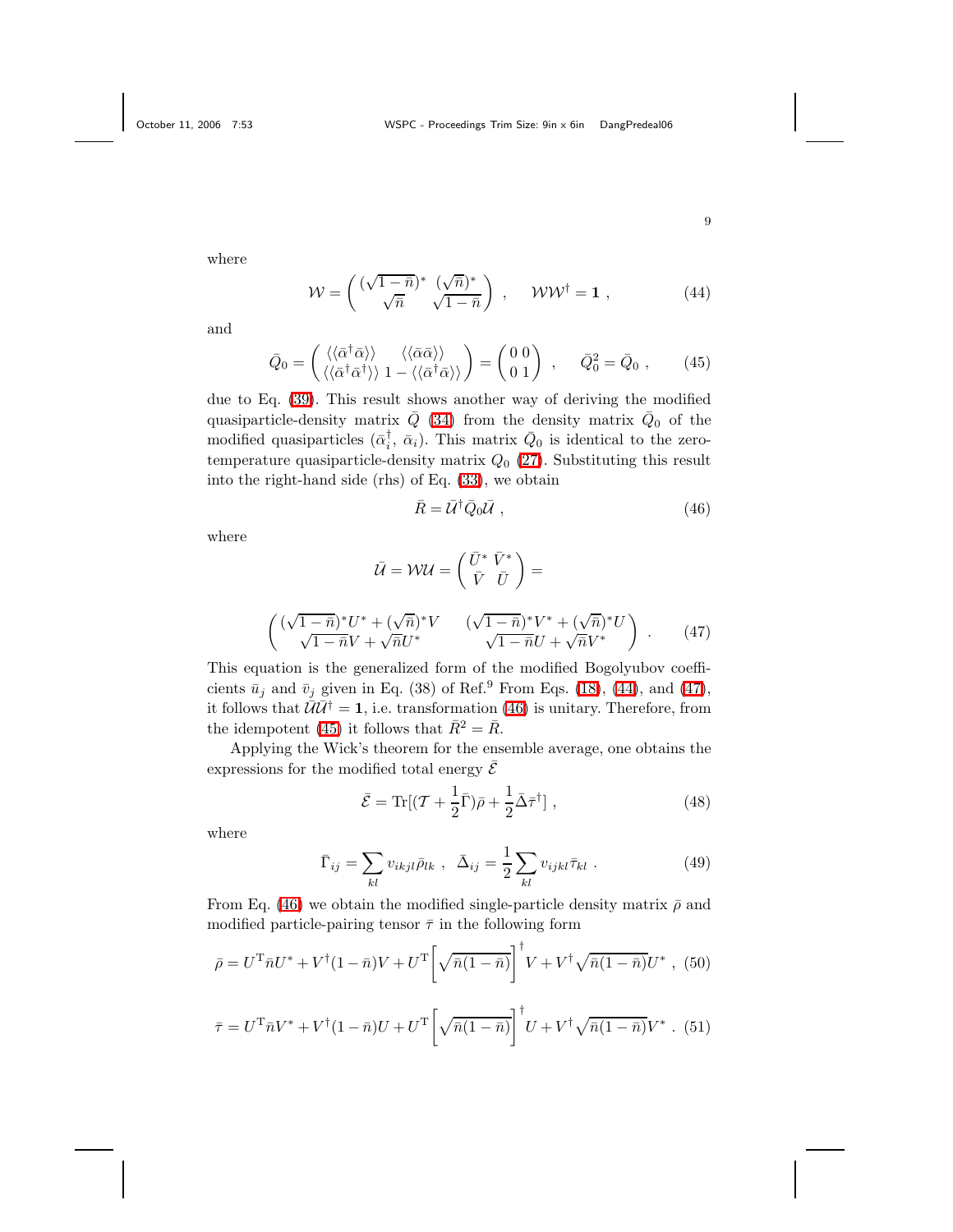As compared to Eq. [\(21\)](#page-4-6) within the FT-HFB approximation, Eqs. [\(50\)](#page-8-4) and [\(51\)](#page-8-5) contain the last two terms  $\sim \left[\sqrt{\bar{n}(1-\bar{n})}\right]^{\dagger}$  and  $\sim \sqrt{\bar{n}(1-\bar{n})}$ , which arise due to quasiparticle-number fluctuation. Also the quasiparticle occupation number is now  $\bar{n}$  [See Eq. [\(36\)](#page-6-0)] instead of n [\(14\)](#page-3-6).

We derive the MHFB equations following the same variational procedure, which was used to derive the FT-HFB equations in Ref.<sup>3</sup> According it, we minimize the grand potential  $\delta \overline{\Omega} = 0$  by varying U, V, and  $\overline{n}$ , where

<span id="page-9-0"></span>
$$
\bar{\Omega} = \bar{\mathcal{E}} - T\bar{S} - \bar{\mu}N . \qquad (52)
$$

The MHFB equations formally look like the FT-HFB ones, namely [\(22\)](#page-4-7)

$$
\begin{pmatrix}\n\bar{\mathcal{H}} & \bar{\Delta} \\
-\bar{\Delta}^* & -\bar{\mathcal{H}}^*\n\end{pmatrix}\n\begin{pmatrix}\nU_i \\
V_i\n\end{pmatrix} = \bar{E}_i \begin{pmatrix}\nU_i \\
V_i\n\end{pmatrix},
$$
\n(53)

where, however

$$
\bar{\mathcal{H}} = \mathcal{T} - \bar{\mu} + \bar{\Gamma} \tag{54}
$$

<span id="page-9-2"></span>with  $\bar{\Gamma}$  and  $\bar{\Delta}$  given by Eq. [\(49\)](#page-8-6). The equation for particle number N within the MHFB theory is

$$
N = \text{Tr}\bar{\rho} \ . \tag{55}
$$

By solving Eq. [\(53\)](#page-9-0), one obtains the modified quasiparticle energy  $\bar{E}_i$ , which is different from  $E_i$  in Eqs [\(22\)](#page-4-7) due to the change of the HF and pairing potentials. Hence, the MHFB quasiparticle Hamiltonian  $H_{\text{MHFB}}$  can be written as

$$
H - \bar{\mu}\hat{N} \approx H_{\text{MHFB}} = \bar{E}_0 + \sum_i \bar{E}_i \hat{\mathcal{N}}_i , \qquad (56)
$$

instead of [\(2\)](#page-2-1). This implies that the approximated density operator  $\bar{D}$  [\(32\)](#page-6-3) within the MHFB theory can be represented in the form similar to [\(12\)](#page-3-2), namely

$$
\bar{\mathcal{D}} \equiv \mathcal{D}_{\text{MHFB}} = \prod_{i} [\bar{n}_i \hat{\mathcal{N}}_i + (1 - \bar{n}_i)(1 - \hat{\mathcal{N}}_i)]. \tag{57}
$$

From here it follows that the formal expression for the modified entropy  $\overline{S}$ is the same as that given in Eq. [\(25\)](#page-5-4), i.e.

$$
\bar{S} = -\sum_{i} [\bar{n}_{i} \ln \bar{n}_{i} + (1 - \bar{n}_{i}) \ln(1 - \bar{n}_{i})], \qquad (58)
$$

Using the thermodynamic definition of temperature in terms of entropy  $1/T = \delta \bar{S}/\delta \bar{\mathcal{E}}$  and carrying out the variation over  $\delta \bar{n}_i$ , we find

<span id="page-9-1"></span>
$$
\frac{\delta \bar{\mathcal{E}}}{\delta \bar{n}_i} \equiv \bar{E}_i = T \frac{\delta \bar{S}}{\delta \bar{n}_i} = T \ln \left( \frac{1 - \bar{n}_i}{\bar{n}_i} \right) . \tag{59}
$$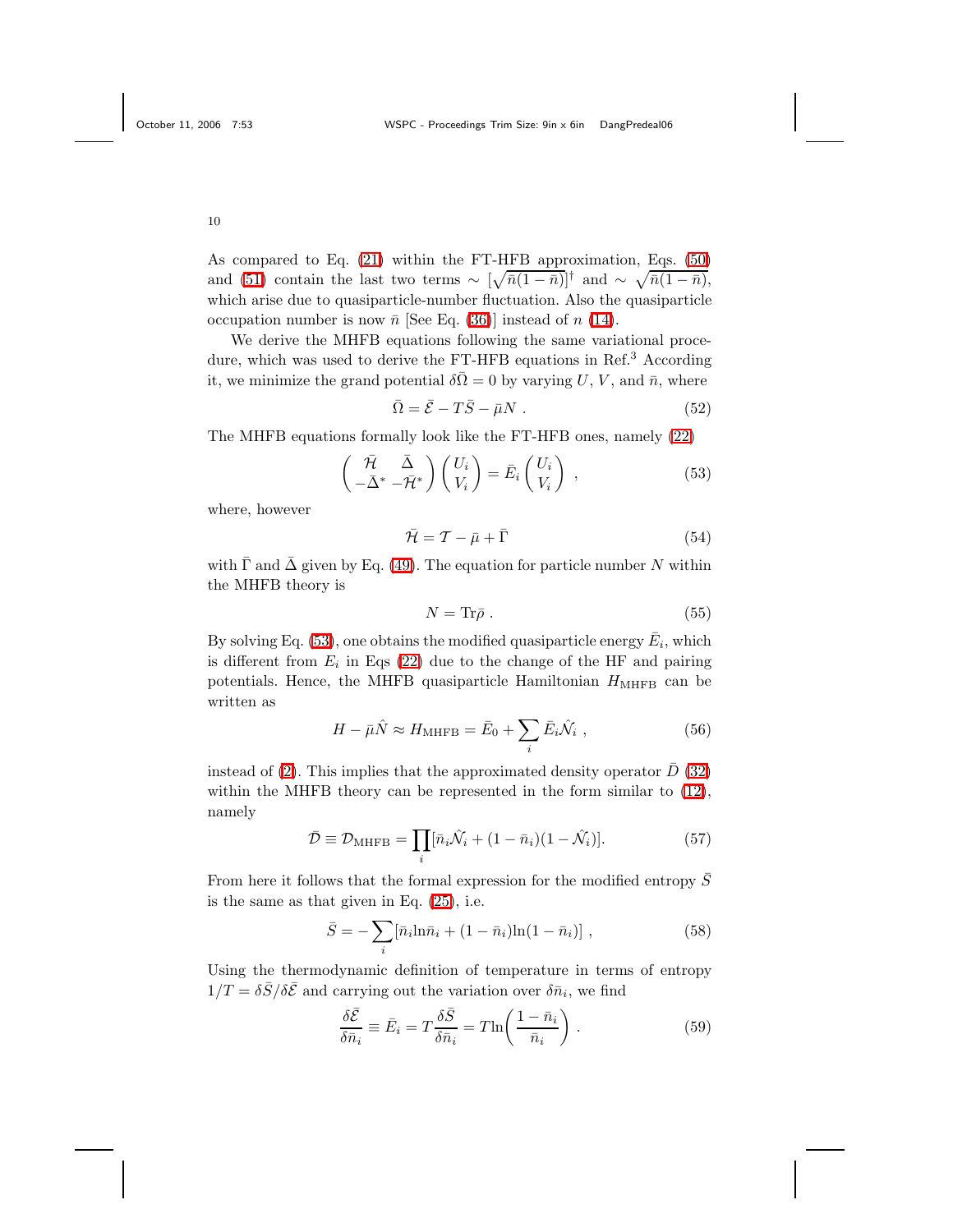Inverting Eq. [\(59\)](#page-9-1), we obtain

$$
\bar{n}_i = \frac{1}{e^{\beta \bar{E}_i} + 1} \tag{60}
$$

This result shows that the functional dependence of quasiparticle occupation number  $\bar{n}_i$  on quasiparticle energy and temperature within the MHFB theory is also given by the Fermi-Dirac distribution of noninteracting quasiparticles but with the modified energies  $\bar{E}_i$  defined by the MHFB equations [\(53\)](#page-9-0). Therefore we will omit the bar over  $\bar{n}_i$  and use the same Eq. [\(14\)](#page-3-6) with  $E_i$  replaced with  $\bar{E}_i$  for the MHFB equations.

# 2.3. MBCS theory

In the limit with equal pairing matrix elements  $G_{ij} = G$ , neglecting the contribution of G to the HF potential so that  $\bar{\Gamma} = 0$ , the HF Hamiltonian becomes

<span id="page-10-0"></span>
$$
\bar{\mathcal{H}}_{ij} = (\epsilon_i - \bar{\mu})\delta_{ij} . \tag{61}
$$

The pairing potential [\(49\)](#page-8-6) takes now the simple form

$$
\bar{\Delta} = -G \sum_{k>0} \bar{\tau}_{k\tilde{k}} \tag{62}
$$

The Bogolyubov transformation [\(4\)](#page-2-2) for spherical nuclei reduces to

$$
\alpha_{jm}^{\dagger} = u_j a_{jm}^{\dagger} + v_j (-)^{j+m} a_{j-m} ,
$$

$$
(-)^{j+m} \alpha_{j-m} = u_j (-)^{j+m} a_{j-m} - v_j a_{jm}^{\dagger} , \qquad (63)
$$

while the secondary Bogolyubov transformation [\(40\)](#page-7-0) becomes<sup>9</sup>

$$
\bar{\alpha}_{jm}^{\dagger} = \sqrt{1 - n_j} \alpha_{jm}^{\dagger} - \sqrt{n_j} (-)^{j+m} \alpha_{j-m} ,
$$

$$
(-)^{j+m}\bar{\alpha}_{j-m} = \sqrt{1-n_j}(-)^{j+m}\alpha_{j-m} + \sqrt{n_j}\alpha_{jm}^{\dagger}.
$$
 (64)

The U, V, 1 – n, n, and  $\sqrt{n(1-n)}$  matrices are now block diagonal in each two-dimensional subspace spanned by the quasiparticle state  $|j\rangle$  and its time-reversal partner  $|\tilde{j}\rangle = (-)^{j+m}|j-m\rangle$ 

$$
U = \begin{pmatrix} u_j & 0 \\ 0 & u_j \end{pmatrix} , \qquad V = \begin{pmatrix} 0 & v_j \\ -v_j & 0 \end{pmatrix} , \qquad (65)
$$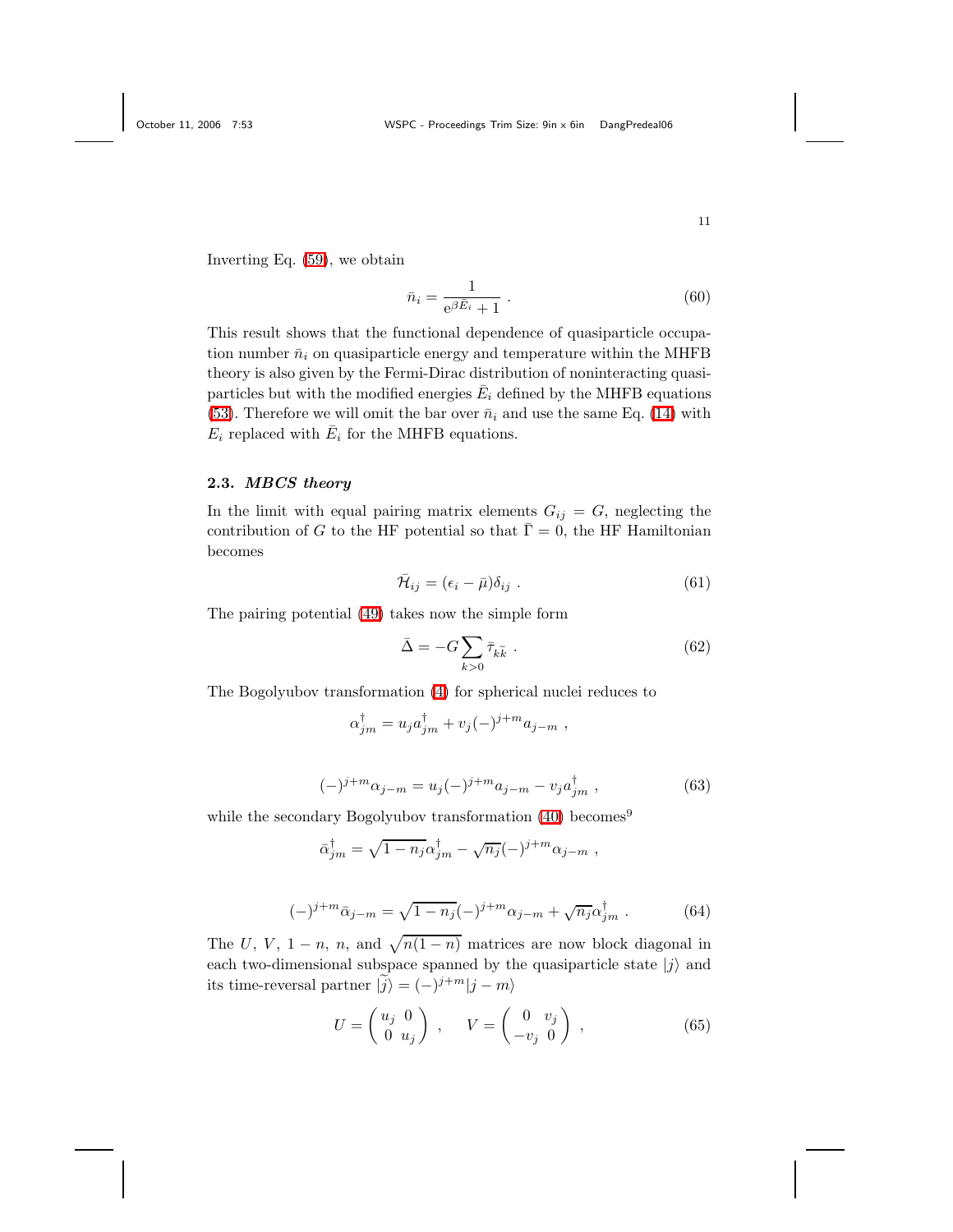$$
1 - n = \begin{pmatrix} 1 - n_j & 0 \\ 0 & 1 - n_j \end{pmatrix} , \quad n = \begin{pmatrix} n_j & 0 \\ 0 & n_j \end{pmatrix} ,
$$

<span id="page-11-1"></span>
$$
\sqrt{n(1-n)} = \begin{pmatrix} 0 & -\sqrt{n_j(1-n_j)} \\ \sqrt{n_j(1-n_j)} & 0 \end{pmatrix} , \qquad (66)
$$

<span id="page-11-0"></span>Substituting these matrices into the rhs of Eqs. [\(50\)](#page-8-4) and [\(51\)](#page-8-5), we find

$$
\bar{\rho}_j \tilde{j} = (1 - 2n_j)v_j^2 + n_j - 2\sqrt{n_j(1 - n_j)}u_jv_j , \qquad (67)
$$

$$
\bar{\tau}_{j\,\,\tilde{j}} = -(1 - 2n_j)u_j v_j + \sqrt{n_j(1 - n_j)}(u_j^2 - v_j^2) \,. \tag{68}
$$

<span id="page-11-3"></span><span id="page-11-2"></span>Substituting now Eqs.  $(68)$  and  $(67)$  into the rhs of Eqs.  $(62)$  and  $(55)$ , respectively, we obtain the MBCS equations for spherical nuclei in the following form:

$$
\bar{\Delta} = G \sum_{j} \Omega_{j} [(1 - 2n_{j}) u_{j} v_{j} - \sqrt{n_{j} (1 - n_{j})} (u_{j}^{2} - v_{j}^{2})], \qquad (69)
$$

$$
N = 2\sum_{j} \Omega_{j} [(1 - 2n_{j})v_{j}^{2} + n_{j} - 2\sqrt{n_{j}(1 - n_{j})}u_{j}v_{j}].
$$
 (70)

Comparing the conventional FT-BCS equations, we see that the MBCS equations explicitly include the effect of quasiparticle-number fluctuation ~  $\delta \mathcal{N}_j$  in the last terms at their rhs, which are the thermal gap  $-G \sum_j \Omega_j \sqrt{n_j(1-n_j)}(u_j^2 - v_j^2)$ , and the thermal-fluctuation of particle number  $\delta N = \sum_j \delta N_j = -4 \sum_j \Omega_j u_j v_j (\delta N_j)$  in Eq. [\(70\)](#page-11-2). These terms are ignored within the FT-BCS theory. Hence Eqs. [\(69\)](#page-11-3) and [\(70\)](#page-11-2) show for the first time how the effect of statistical fluctuations is included in the MBCS (MHFB) theory at finite temperature on a microscopic ground. So far this effect was treated only within the framework of the macroscopic Landau theory of phase transition.<sup>5</sup>

# 3. Phonon-damping model in quasiparticle representation

The quasiparticle representation of the PDM  $\text{Hamiltonian}^{13}$  is obtained by adding the superfluid pairing interaction and expressing the particle  $(p)$  and hole (*h*) creation and destruction operators,  $a_s^{\dagger}$  and  $a_s$  ( $s = p, h$ ), in terms of the quasiparticle operators,  $\alpha_s^{\dagger}$  and  $\alpha_s$ , using the Bogolyubov's canonical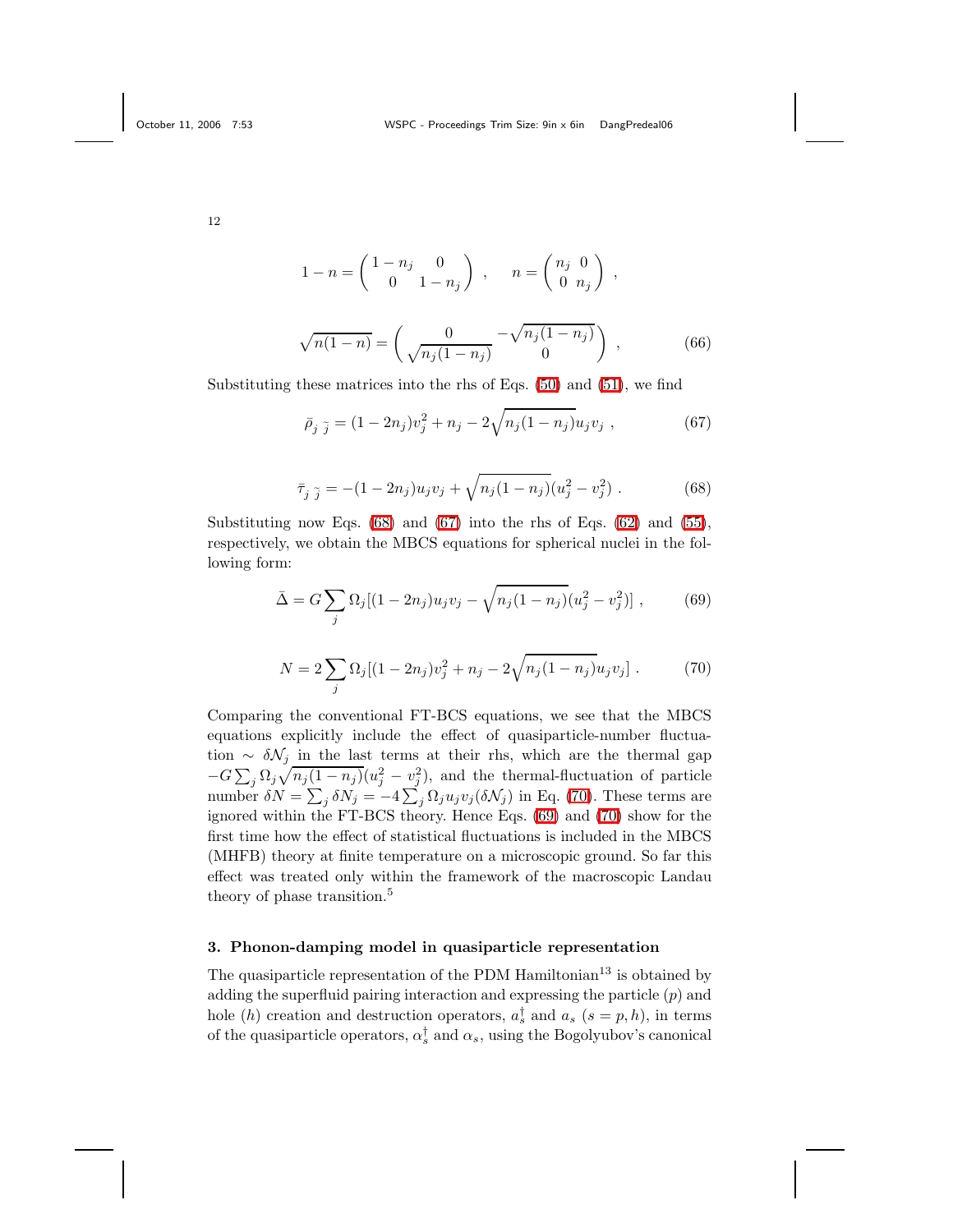<span id="page-12-0"></span>transformation. As a result, the PDM Hamiltonian for the description of  $E\lambda$  excitations can be written in spherical basis as

$$
H = \sum_{jm} E_j \alpha_{jm}^{\dagger} \alpha_{jm} + \sum_{\lambda \mu i} \omega_{\lambda i} b_{\lambda \mu i}^{\dagger} b_{\lambda \mu i} +
$$
  

$$
\frac{1}{2} \sum_{\lambda \mu i} \frac{(-\lambda - \mu)}{\hat{\lambda}} \sum_{jj'} f_{jj'}^{(\lambda)} \left\{ u_{jj'}^{(+)} \left[ A_{jj'}^{\dagger} (\lambda \mu) + A_{jj'} (\lambda \tilde{\mu}) \right] +
$$
  

$$
v_{jj'}^{(-)} \left[ B_{jj'}^{\dagger} (\lambda \mu) + B_{jj'} (\lambda \tilde{\mu}) \right] \left\} \left( b_{\lambda \mu i}^{\dagger} + b_{\lambda \tilde{\mu} i} \right) ,
$$
 (71)

where  $\hat{\lambda} = \sqrt{2\lambda + 1}$ . The first term at the rhs of Hamiltonian [\(71\)](#page-12-0) corresponds to the independent-quasiparticle field. The second term stands for the phonon field described by phonon operators,  $b^{\dagger}_{\lambda\mu i}$  and  $b_{\lambda\mu i}$ , with multipolarity  $\lambda$ , which generate the harmonic collective vibrations such as GDR. Phonons are ideal bosons within the PDM, i.e. they have no fermion structure. The last term is the coupling between quasiparticle and phonon fields, which is responsible for the microscopic damping of collective excitations.

In Eq. [\(71\)](#page-12-0) the following standard notations are used

$$
A_{jj'}^{\dagger}(\lambda \mu) = \sum_{mm'} \langle jmj'm'|\lambda \mu \rangle \alpha_{jm}^{\dagger} \alpha_{j'm'}^{\dagger} , \qquad (72)
$$

$$
B_{jj'}^{\dagger}(\lambda \mu) = -\sum_{mm'} (-)^{j'-m'} \langle jmj' - m'|\lambda \mu \rangle \alpha_{jm}^{\dagger} \alpha_{j'm'} , \qquad (73)
$$

with  $(\lambda \tilde{\mu}) \longleftrightarrow (-)^{\lambda-\mu} (\lambda - \mu)$ . Functions  $u_{jj'}^{(+)} \equiv u_j v_{j'} + v_j u_{j'}$  and  $v_{jj'}^{(-)} \equiv$  $u_j u_{j'} - v_j v_{j'}$  are combinations of Bogolyubov's u and v coefficients. The quasiparticle energy  $E_j$  is calculated from the single-particle energy  $\epsilon_j$  as

$$
E_j = \sqrt{(\epsilon_j' - \epsilon_F)^2 + \Delta^2} \,, \qquad \epsilon_j' \equiv \epsilon_j - G v_j^2,\tag{74}
$$

where the pairing gap  $\Delta$  and the Fermi energy  $\epsilon_F$  are defined as solutions of the BCS equations. At  $T \neq 0$  the thermal pairing gap  $\Delta(T)$  (or  $\overline{\Delta(T)}$ ) is defined from the finite-temperature BCS (or MBCS) equations.

The equation for the propagation of the GDR phonon, which is damped due to coupling to the quasiparticle field, is derived making use of the double-time Green's function method (introduced by Bogolyubov and Tyablikov, and developed further by  $\mathbb{Z}$ ubarev<sup>14</sup>). Following the standard procedure of deriving the equation for the double-time retarded Green's function with respect to the Hamiltonian [\(71\)](#page-12-0), one obtains a closed set of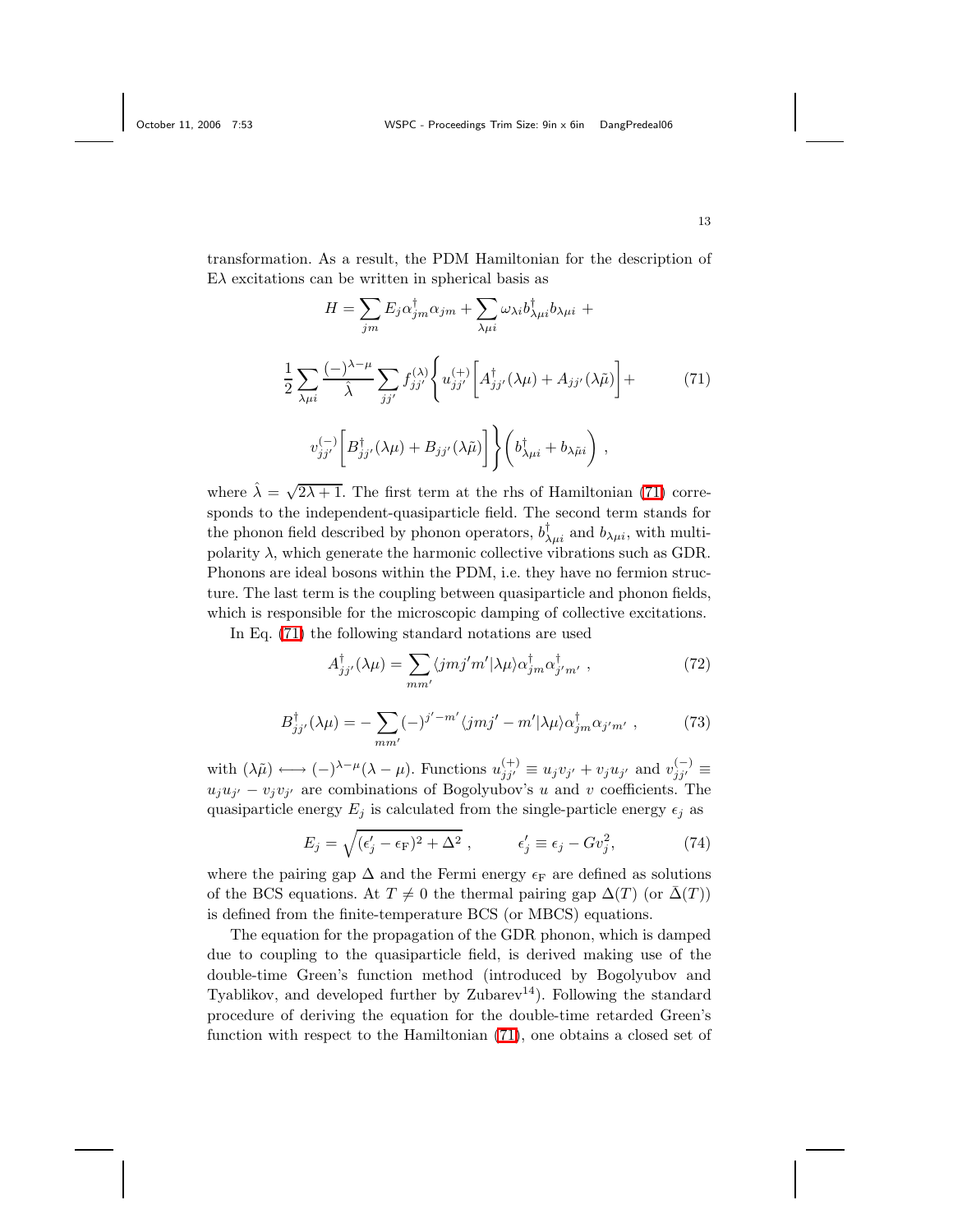equations for the Green's functions for phonon and quasiparticle propagators. Making the Fourier transform into the energy plane E, and expressing all the Green functions in the set in terms of the one-phonon propagation Green function, we obtain the equation for the latter,  $G_{\lambda i}(E)$ , in the form

<span id="page-13-2"></span>
$$
G_{\lambda i}(E) = \frac{1}{2\pi} \frac{1}{E - \omega_{\lambda i} - P_{\lambda i}(E)},
$$
\n(75)

<span id="page-13-0"></span>where the explicit form of the polarization operator  $P_{\lambda i}(E)$  is

$$
P_{\lambda i}(E) = \frac{1}{\lambda^2} \sum_{jj'} [f_{jj'}^{(\lambda)}]^2 \left[ \frac{(u_{jj'}^{(+)})^2 (1 - n_j - n_{j'}) (\epsilon_j + \epsilon_{j'})}{E^2 - (\epsilon_j + \epsilon_{j'})^2} - \frac{(v_{jj'}^{(-)})^2 (n_j - n_{j'}) (\epsilon_j - \epsilon_{j'})}{E^2 - (\epsilon_j - \epsilon_{j'})^2} \right].
$$
 (76)

The polarization operator [\(76\)](#page-13-0) appears due to  $ph$  – phonon coupling in the last term of the rhs of Hamiltonian [\(71\)](#page-12-0). The phonon damping  $\gamma_{\lambda i}(\omega)$  ( $\omega$ real) is obtained as the imaginary part of the analytic continuation of the polarization operator  $P_{\lambda i}(E)$  into the complex energy plane  $E = \omega \pm i\varepsilon$ . Its final form is

$$
\gamma_{\lambda i}(\omega) = \frac{\pi}{2\hat{\lambda}^2} \sum_{jj'} [f_{jj'}^{(\lambda)}]^2 \times
$$
  

$$
\left\{ (u_{jj'}^{(+)})^2 (1 - n_j - n_{j'}) [\delta(E - E_j - E_{j'}) - \delta(E + E_j + E_{j'})] - (77) \right\}
$$
  

$$
(v_{jj'}^{(-)})^2 (n_j - n_{j'}) [\delta(E - E_j + E_{j'}) - \delta(E + \epsilon_j - \epsilon_{j'})] \right\}.
$$

The energy  $\bar{\omega}$  of giant resonance (damped collective phonon) is found as the solution of the equation:  $\bar{\omega} - \omega_{\lambda i} - P_{\lambda i}(\bar{\omega}) = 0$ . The width  $\Gamma_{\lambda}$  of giant resonance is calculated as twice of the damping  $\gamma_{\lambda}(\omega)$  at  $\omega = \bar{\omega}$ , where  $\lambda =$ 1 corresponds to the GDR width  $\Gamma_{\rm GDR}.$  The latter has the form

$$
\Gamma_{\text{GDR}} = 2\pi \left\{ F_1^2 \sum_{ph} [u_{ph}^{(+)}]^2 (1 - n_p - n_h) \delta(E_{\text{GDR}} - E_p - E_h) + F_2^2 \sum_{s > s'} [v_{ss'}^{(-)}]^2 (n_{s'} - n_s) \delta(E_{\text{GDR}} - E_s + E_{s'}) \right\},
$$
\n(78)

<span id="page-13-1"></span>where  $(ss') = (pp')$  and  $(hh')$  with p and h denoting the orbital angular momenta  $j_p$  and  $j_h$  for particles and holes, respectively. The first sum at the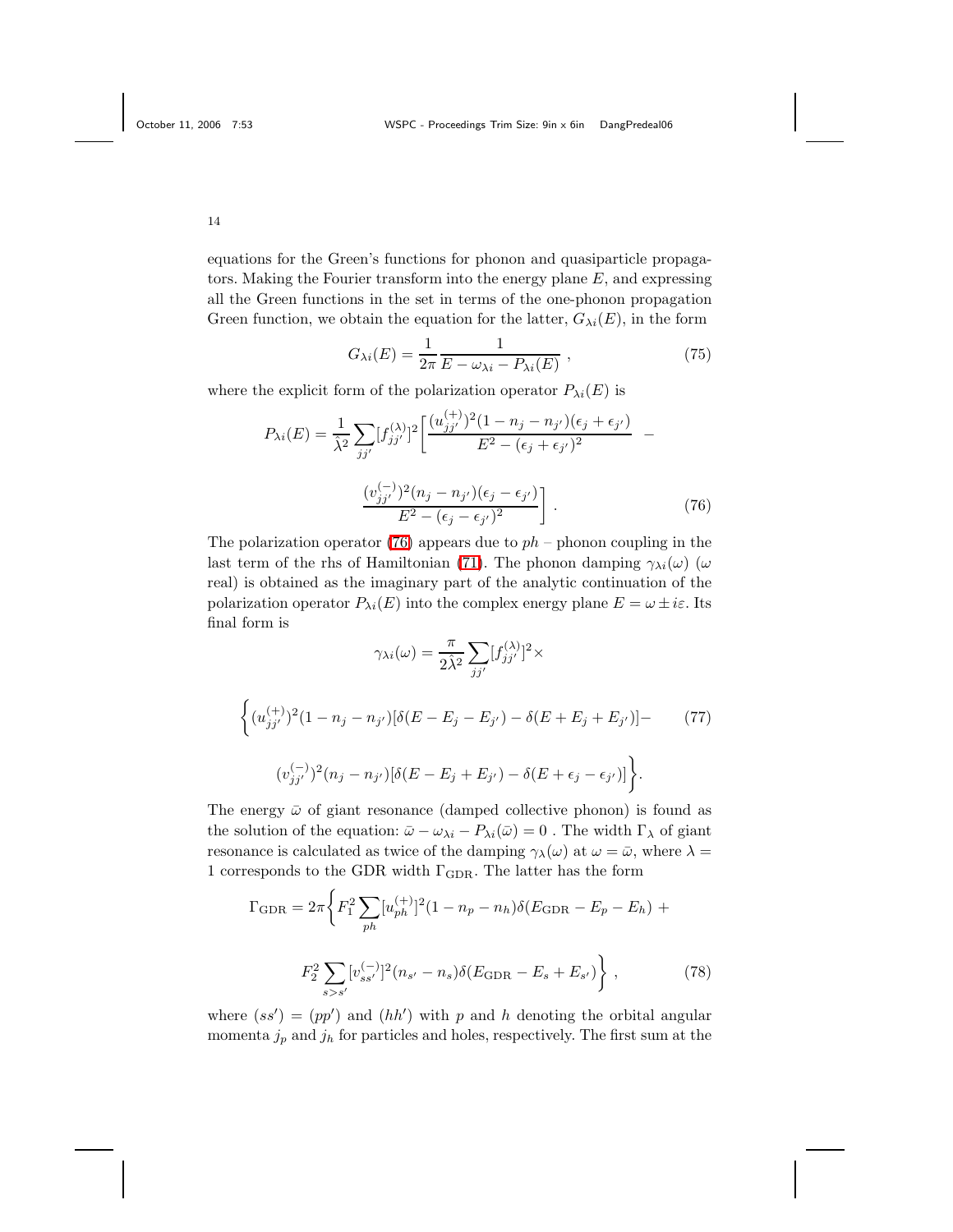rhs of Eq. [\(78\)](#page-13-1) is the quantal width  $\Gamma_{\mathbf{Q}}$ , which comes from the couplings of quasiparticle pairs  $[\alpha_p^{\dagger} \otimes \alpha_h^{\dagger}]_{LM}$  to the GDR. At zero pairing they correspond to the couplings of ph pairs,  $[a_p^{\dagger} \otimes a_{\tilde{h}}]_{LM}$  to the GDR. The second sum comes from the coupling of  $[\alpha_s^{\dagger} \otimes \alpha_{\tilde{s}'}]_{LM}$  to the GDR, and is called the thermal width  $\Gamma_{\rm T}$  as it appears only at  $T \neq 0$ . At zero pairing they are pp (hh) pairs,  $[a_s^{\dagger} \otimes a_{\tilde{s'}}]_{LM}$  (The tilde  $\tilde{C}$  denotes the time-reversal operation).

The line shape of the GDR is described by the strength function  $S<sub>GDR</sub>(\omega)$ , which is derived from the spectral intensity in the standard way using the analytic continuation of the Green function [\(75\)](#page-13-2) and by expand-ing the polarization operator [\(76\)](#page-13-0) around  $\omega = E_{\text{GDR}}$ . The final form of  $S_{\text{GDR}}(\omega)$  is  $^{12,13}$ 

$$
S_{\text{GDR}}(\omega) = \frac{1}{\pi} \frac{\gamma_{\text{GDR}}(\omega)}{(\omega - E_{\text{GDR}})^2 + \gamma_{\text{GDR}}^2(\omega)} . \tag{79}
$$

The PDM is based on the following assumptions:

a1) The matrix elements for the coupling of GDR to non-collective ph configurations, which causes the quantal width  $\Gamma_{\mathbf{Q}}$ , are all equal to  $F_1$ . Those for the coupling of GDR to  $pp(hh)$ , which causes the thermal width  $\Gamma_{\rm T}$ , are all equal to  $F_2$ .

a2) It is well established that the microscopic mechanism of the quantal (spreading) width  $\Gamma_{\mathbf{Q}}$  comes from quantal coupling of ph configurations to more complicated ones, such as  $2p2h$  ones. The calculations performed in Refs.<sup>15</sup> within two independent microscopic models, where such couplings to  $2p2h$  configurations were explicitly included, have shown that  $\Gamma_{\text{Q}}$  depends weakly on  $T$ . Therefore, in order to avoid complicate numerical calculations, which are not essential for the increase of  $\Gamma_{\text{GDR}}$  at  $T \neq 0$ , such microscopic mechanism is not included within PDM, assuming that  $\Gamma_{\mathbf{Q}}$  at  $T = 0$  is known. The model parameters are then chosen so that the calculated  $\Gamma_{Q}$ and  $E_{\text{GDR}}$  reproduce the corresponding experimental values at  $T = 0$ .

Within assumptions (a1) and (a2) the model has only three  $T$ independent parameters, which are the unperturbed phonon energy  $\omega_q$ ,  $F_1$ , and  $F_2$ . The parameters  $\omega_q$  and  $F_1$  are chosen so that after the ph-GDR coupling is switched on, the calculated GDR energy  $E_{\text{GDR}}$  and width  $\Gamma_{\text{GDR}}$ reproduce the corresponding experimental values for GDR on the groundstate. At  $T \neq 0$ , the coupling to pp and hh configurations is activated. The  $F_2$  parameter is then fixed at  $T = 0$  so that the GDR energy  $E_{\text{GDR}}$  does not change appreciably with  $T$ .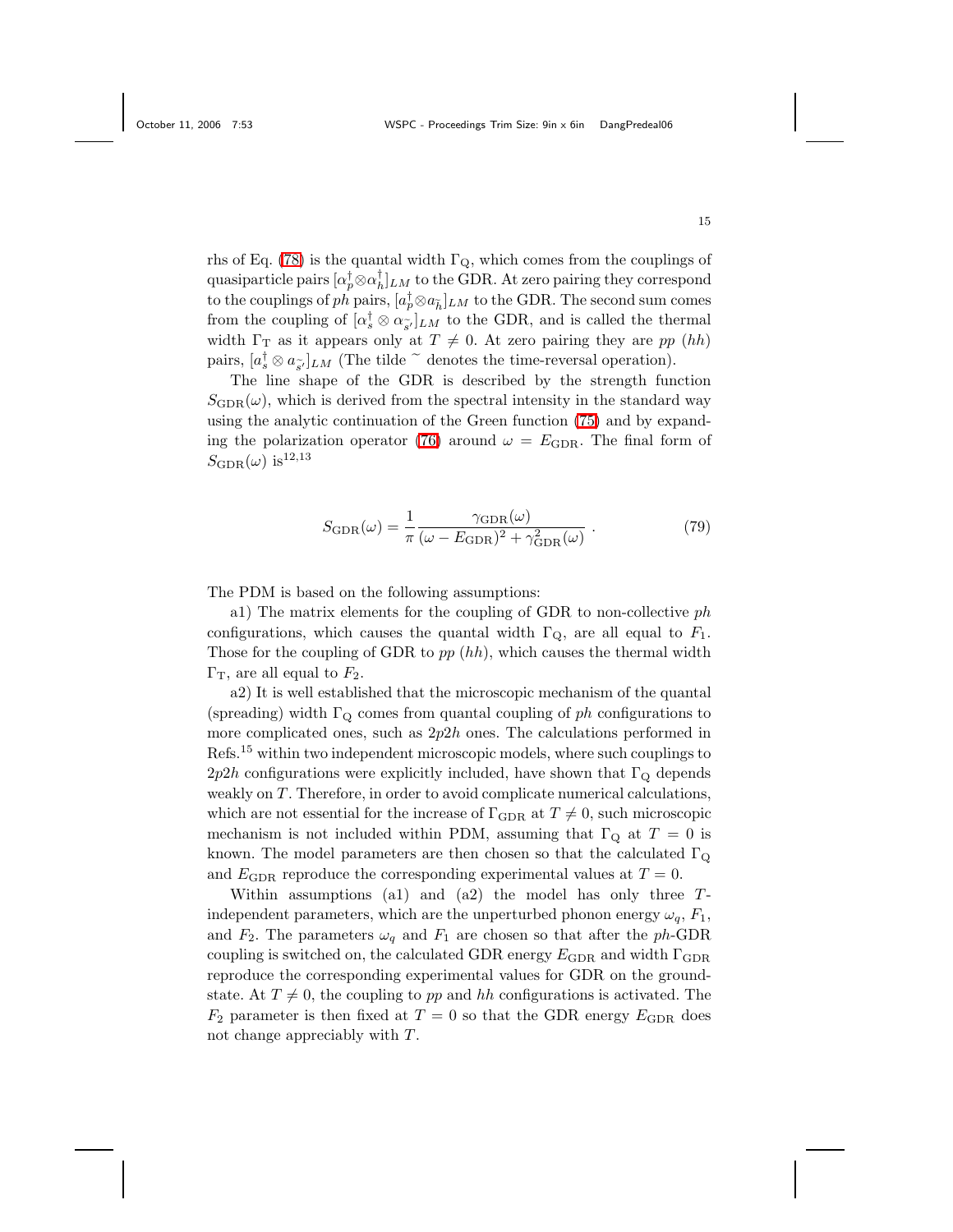## 4. Numerical results

#### 4.1. Temperature dependence of pairing gap



<span id="page-15-0"></span>Fig. 1. Neutron pairing gap (a) and heat capacity (b) for  $120\text{Sn}$  as functions of T. Solid and dotted lines show the MBCS and BCS gaps, respectively.

Shown in Fig. [1](#page-15-0) (a) is the temperature dependence of the neutron pairing gap  $\bar{\Delta}_{\nu}$  for <sup>120</sup>Sn, which is obtained from the MBCS equation [\(69\)](#page-11-3) using the single-particle energies determined within the Woods-Saxon potential at  $T = 0$ . The pairing parameter  $G_{\nu}$  is chosen to be equal to 0.13 MeV, which yields  $\bar{\Delta}(T = 0) \equiv \bar{\Delta}(0) \simeq 1.4$  MeV. Contrary to the BCS gap (dotted line), which collapses at  $T_c \simeq 0.79 \text{ MeV}$ , the gap  $\bar{\Delta}$  (solid line) does not vanish, but decreases monotonously with increasing T at  $T \geq 1$  MeV resulting in a long tail up to  $T \simeq 5$  MeV. This behavior is caused by the thermal fluctuation of quasiparticle number in the MBCS equations [\(69\)](#page-11-3). As the result, the heat capacity [Fig. [1](#page-15-0) (b)] has no divergence at  $T_c$ , which is seen within the BCS theory.

### 4.2. Temperature dependence of GDR width

The GDR widths as a function of T for  $120\text{Sn}$  obtained within the PDM are compared in Fig. [2](#page-16-0) (a) with the experimental data and the prediction by the thermal fluctuation model (TFM).<sup>16</sup>

The TFM interprets the broadening of the GDR width via an adiabatic coupling of GDR to quadrupole deformations induced by thermal fluctuations. Even when thermal pairing is neglected the PDM prediction, (the thin solid line) is already better than that given by the TFM, including the region of high T where the width's saturation is reported. The increase of the total width with T is driven by the increase of the thermal width  $\Gamma_T$ , which is caused by coupling to  $pp$  and  $hh$  configurations, since the quantal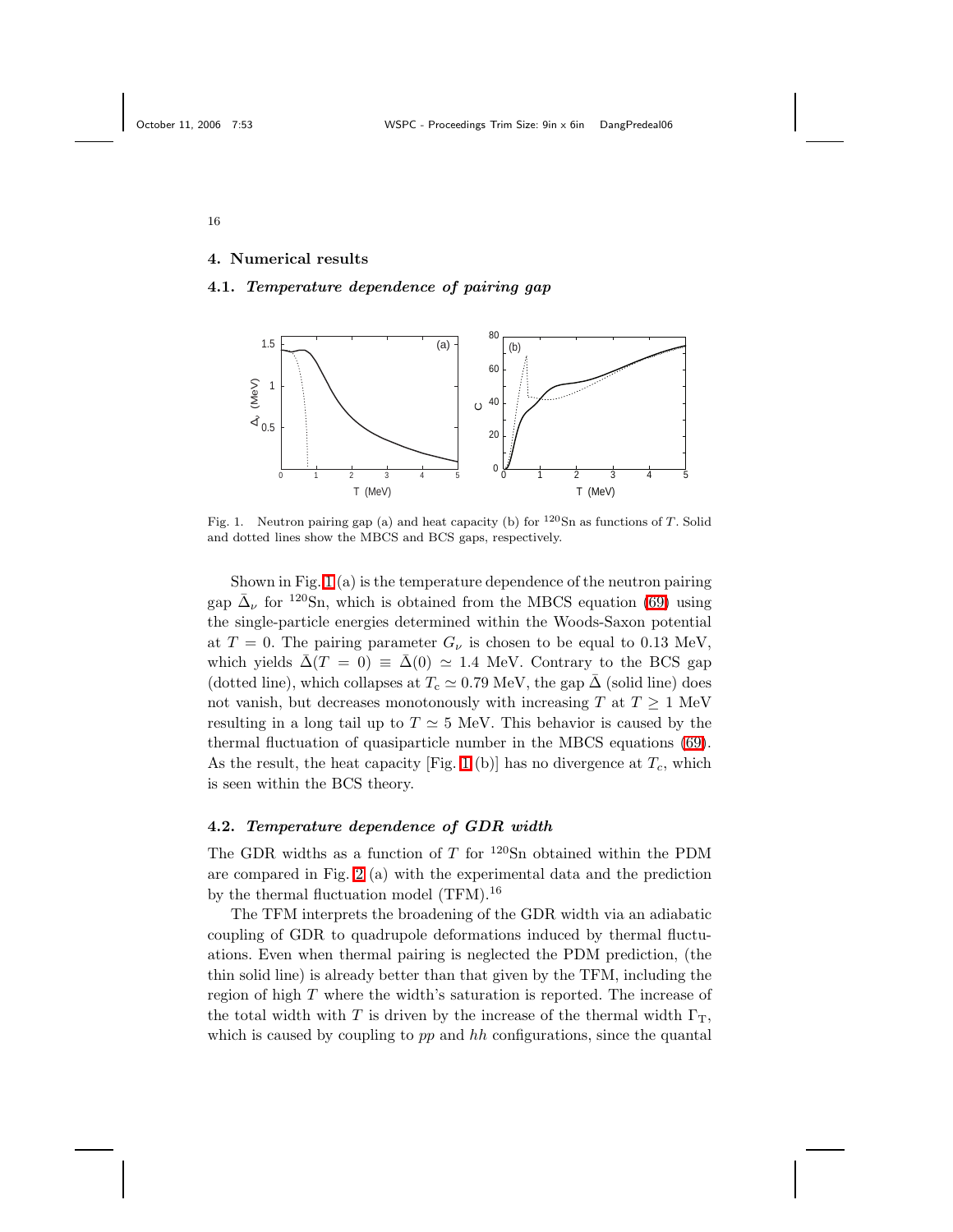

<span id="page-16-0"></span>Fig. 2. (b): GDR width  $\Gamma_{\rm GDR}$  as a function of T for  $^{120}{\rm Sn}$ . The thin and thick solid lines show the PDM results obtained neglecting pairing and including the renormalized gap  $\tilde{\Delta} = [1 + 1/\delta N^2] \bar{\Delta}$ , respectively. The gap  $\tilde{\Delta}$  includes the correction  $\delta N^2 = \bar{\Delta}(0)^2 \sum_j (j +$  $1/2)/[(\epsilon_j - \bar{\epsilon}_F)^2 + \bar{\Delta}(0)^2]$  due to an approximate number projection. The prediction by the TFM is shown as the dotted line <sup>16</sup>; (b): GDR strength function at  $T = 1.24$  MeV. The dashed and solid lines show the results obtained without and including the gap  $\tilde{\Delta}$ , while experimental results are shown as the shaded area.

width  $\Gamma_{\mathbf{Q}}$  is found to decrease slightly with increasing  $T^{12}$ . The inclusion of thermal pairing, which yields a sharper Fermi surface, compensates the smoothing of the Fermi surface with increasing  $T$ . This leads to a much weaker  $T$ -dependence of the GDR width at low  $T$ . As a result, the values of the width predicted by the PDM in this region significantly drop (the thick solid line), recovering the data point at  $T = 1$  MeV. The GDR strength function obtained including the MBCS gap is also closer to the experimental data than that obtained neglecting the thermal gap [Fig. [2](#page-16-0) (b)].



<span id="page-16-1"></span>Fig. 3. (a): Pairing gaps for  $120$ Sn averaged over thermal shape fluctuations versus T. Lines with triangles and crosses are the usual BCS proton and neutron pairing gaps, respectively, while those with diamonds and squares denote the corresponding pairing gaps, which also include thermal fluctuations of pairing fields. (b): GDR widths for  $^{120}$ Sn versus T. Open squares, triangles, and diamonds denote the widths obtained without pairing, including BCS pairing, and thermally fluctuating pairing field from (a), respectively.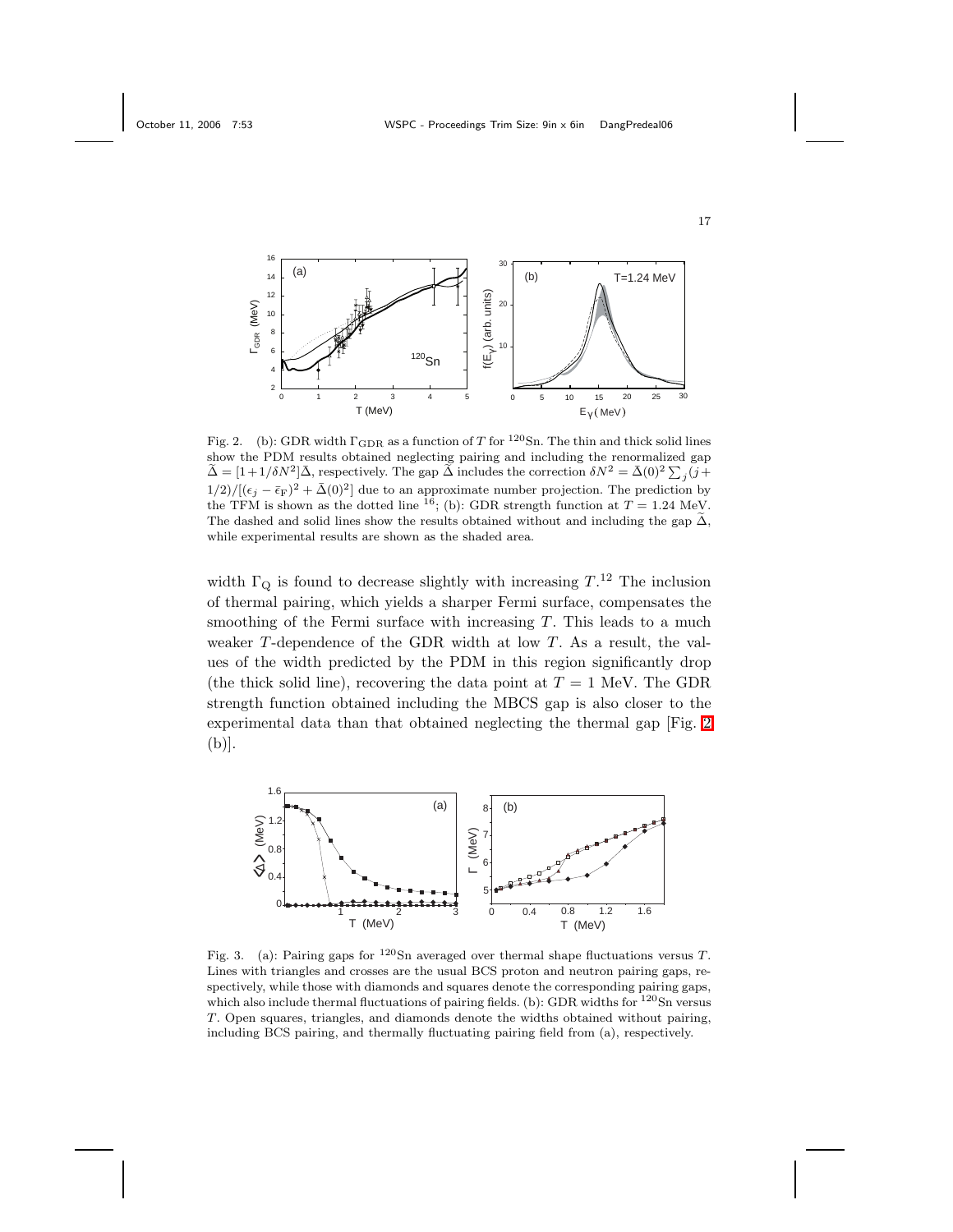The results discussed above have also been confirmed by our recent calculations within a macroscopic approach, which takes pairing fluctuations into account along with the thermal shape fluctuations.<sup>17</sup> Here the free energies are calculated using the Nilsson-Strutinsky method at  $T \neq 0$ , including thermal pairing correlations. The GDR is coupled to the nuclear shapes through a simple anisotropic harmonic oscillator model with a separable dipole-dipole interaction. The observables are averaged over the shape parameters and pairing gap. Our study reveals that the observed quenching of GDR width at low T in  $^{120}$ Sn and  $^{148}$ Au can be understood in terms of simple shape effects caused by pairing correlations. Fluctuations in pairing field lead to a slowly vanishing pairing gap [Fig. [3](#page-16-1) (a)], which influences the structural properties even at moderate  $T$  ( $\sim$ 1 MeV). We found that the low-T structure and hence the GDR width are quite sensitive to the change of the pairing field [Fig. [3](#page-16-1) (b)].

### 5. Conclusions

It has been shown in the present lecture that the MHFB and MBCS theories are microscopic approaches, which take into account thermal fluctuations of quasiparticle number. These large thermal fluctuations smooth out the sharp SN phase transition in finite nuclei. As a result, the thermal pairing gap does not collapse, but decreases monotonously with increasing temperature T, remaining finite even at T as high as  $4 - 5$  MeV. This non-vanishing thermal pairing gap keeps the width of GDR remain almost constant at low  $T \leq 1$  MeV for <sup>120</sup>Sn) when it is included in the PDM. In this way the PDM becomes a semi-microscopic model that is able to describe the temperature dependence of the GDR width in a consistent way within a large temperature interval starting from very low  $T$ , where the GDR width is nearly  $T$ -independent, to the region when the width increases with  $T(1)$  $\leq T \leq 3$  - 4 MeV), and up to the region of high T (T > 4 - 5 MeV), where the width seems to saturate in tin isotopes.

## References

- 1. L.D. Landau and E.M. Lifshitz, Course of Theoretical Physics, Vol. 5: Statistical Physics (Moscow, Nauka, 1964) pp. 297, 308.
- 2. M. Sano and S. Yamazaki, Prog. Theor. Phys. 29, 397 (1963).
- 3. A.L. Goodman, Nucl. Phys. A 352, 30 (1981).
- 4. A.L. Goodman, Phys. Rev. C 29, 1887 (1984).
- 5. L.G. Moretto, Phys. Lett. B 40, 1 (1972).
- 6. N. Dinh Dang, Z. Phys. A 335, 253 (1990).